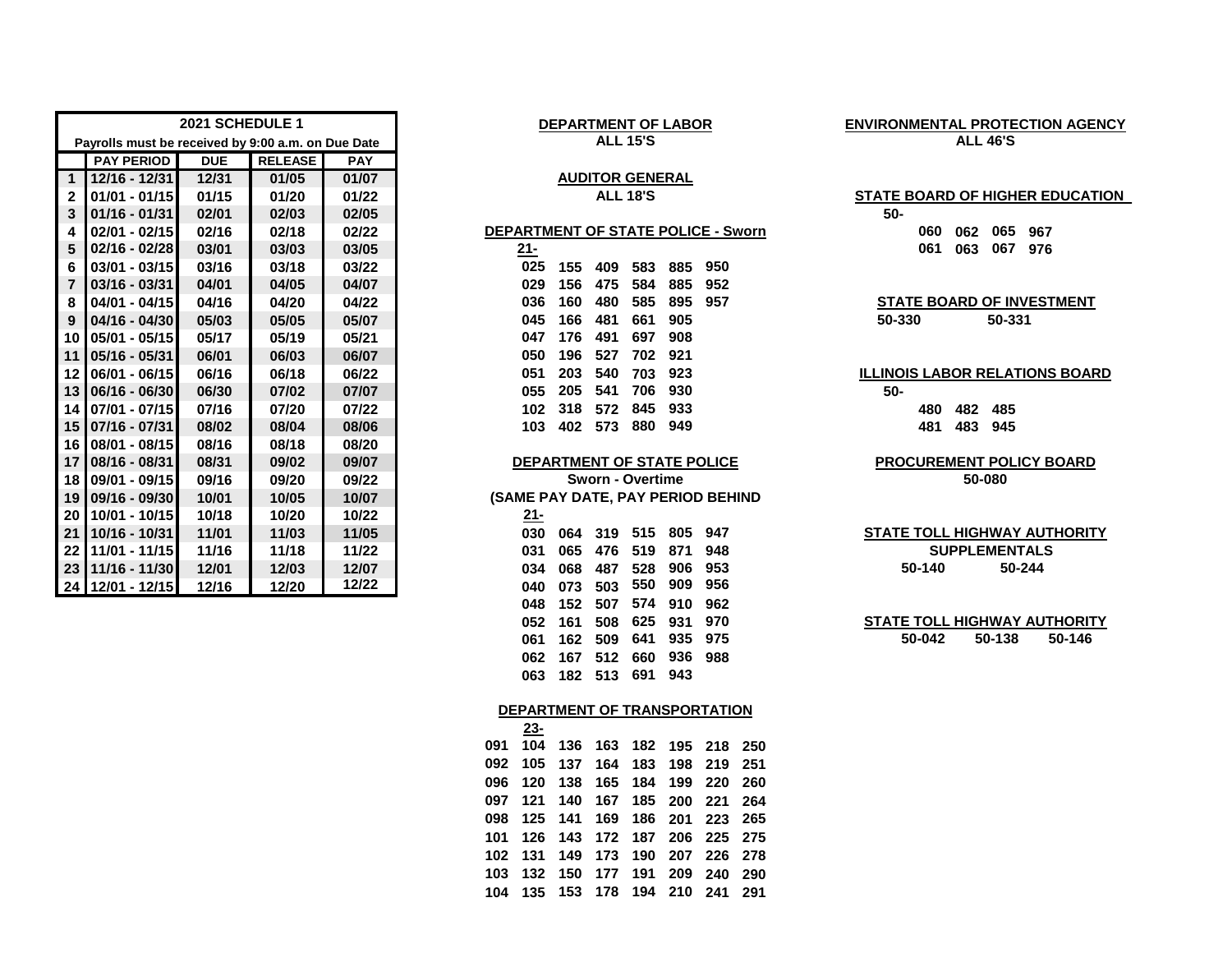|                 |                                                    | 2021 SCHEDULE 2 |                |            |                                                |     |                                            |     |        |        |     |     |     |
|-----------------|----------------------------------------------------|-----------------|----------------|------------|------------------------------------------------|-----|--------------------------------------------|-----|--------|--------|-----|-----|-----|
|                 | Payrolls must be received by 9:00 a.m. on Due Date |                 |                |            | <b>FINANCIAL &amp; PROFESSIONAL REGULATION</b> |     | CAPITOL DEVELOPMENT BOARD                  |     |        |        |     |     |     |
|                 | <b>PAY PERIOD</b>                                  | <b>DUE</b>      | <b>RELEASE</b> | <b>PAY</b> | <b>All 13'S</b>                                |     |                                            |     | 50-    |        |     |     |     |
| $\overline{1}$  | 12/16 - 12/31                                      | 01/04           | 01/06          | 01/08      |                                                |     | 151                                        | 159 | 935    | 973    |     |     |     |
| $\mathbf{2}$    | $01/01 - 01/15$                                    | 01/19           | 01/21          | 01/25      | <b>DEPARTMENT OF INSURANCE</b>                 |     | 156                                        | 835 | 936    |        |     |     |     |
| 3               | $01/16 - 01/31$                                    | 02/04           | 02/08          | 02/10      | <b>All 14's</b>                                |     |                                            |     |        |        |     |     |     |
| 4               | $02/01 - 02/15$                                    | 02/19           | 02/23          | 02/25      |                                                |     |                                            |     |        |        |     |     |     |
| 5               | $02/16 - 02/28$                                    | 03/04           | 03/08          | 03/10      | DEPARTMENT OF PUBLIC HEALTH                    |     | <b>IL COMPREHENSIVE LIFE INSURANCE PLA</b> |     |        |        |     |     |     |
| 6               | 03/01 - 03/15                                      | 03/19           | 03/23          | 03/25      | <b>AII 20'S</b>                                |     |                                            |     | 50-570 |        |     |     |     |
| $\overline{7}$  | $03/16 - 03/31$                                    | 04/05           | 04/07          | 04/09      |                                                |     |                                            |     |        |        |     |     |     |
| 8               | 04/01 - 04/15                                      | 04/19           | 04/21          | 04/23      | DEPARTMENT OF TRANSPORTATION                   |     | <b>CRIMINAL JUSTICE INFORMATION AUTHO</b>  |     |        |        |     |     |     |
| 9               | $04/16 - 04/30$                                    | 05/04           | 05/06          | 05/10      | $23 -$                                         |     |                                            |     |        | $50 -$ |     |     |     |
| 10 <sub>1</sub> | 05/01 - 05/15                                      | 05/19           | 05/21          | 05/25      | 016<br>037<br>076<br>280<br>057<br>002         | 505 | 511                                        | 516 | 521    | 652    | 753 | 852 | 908 |
| 11              | $05/16 - 05/31$                                    | 06/04           | 06/08          | 06/10      | 077<br>281<br>041<br>061<br>004<br>017         | 506 | 512                                        | 517 | 523    | 653    | 754 | 853 | 909 |
| $12 \,$         | 06/01 - 06/15                                      | 06/21           | 06/23          | 06/25      | 063<br>081<br>021<br>043<br>005                | 507 | 513                                        | 518 | 524    | 750    | 755 | 901 | 910 |
| 13 <sup>1</sup> | 06/16 - 06/30                                      | 07/02           | 07/07          | 07/09      | 026<br>045<br>086<br>066<br>006                | 508 | 514                                        | 519 | 650    | 751    | 756 | 906 | 911 |
| 14 <sup>1</sup> | 07/01 - 07/15                                      | 07/19           | 07/21          | 07/23      | 027<br>046<br>067<br>087<br>007                | 509 | 515                                        | 520 | 651    | 752    | 757 | 907 | 912 |
|                 | 15 07/16 - 07/31                                   | 08/04           | 08/06          | 08/10      | 031<br>047<br>071<br>142<br>011                |     |                                            |     |        |        |     |     |     |
| 16              | 08/01 - 08/15                                      | 08/19           | 08/23          | 08/25      | 180<br>033<br>051<br>073<br>013                |     |                                            |     |        |        |     |     |     |
| 17              | 08/16 - 08/31                                      | 09/03           | 09/08          | 09/10      | 075<br>181<br>015<br>036<br>056                |     | <b>IL EMERGENCY MANAGEMENT AGENCY</b>      |     |        |        |     |     |     |
| 18 I            | 09/01 - 09/15                                      | 09/20           | 09/22          | 09/24      |                                                |     |                                            |     | $50 -$ |        |     |     |     |
| 19              | 09/16 - 09/30                                      | 10/04           | 10/06          | 10/08      | <b>DEPT OF INNOVATION &amp; TECHNOLGY</b>      |     | 070                                        | 093 | 099    | 175    | 260 | 265 | 958 |
| 20 <sub>1</sub> | 10/01 - 10/15                                      | 10/19           | 10/21          | 10/25      | <b>ALL 28'S</b>                                |     | 071                                        | 095 | 099    | 177    | 261 | 273 | 959 |
| 21              | 10/16 - 10/31                                      | 11/04           | 11/08          | 11/10      |                                                |     | 072                                        | 096 | 168    | 190    | 262 | 311 | 960 |
| 22              | 11/01 - 11/15                                      | 11/18           | 11/22          | 11/24      | <b>CIVIL SERVICE COMMISSION</b>                |     | 073                                        | 097 | 169    | 191    | 263 | 313 |     |
| 23 <sup>1</sup> | 11/16 - 11/30                                      | 12/06           | 12/08          | 12/10      | <b>ALL 30'S</b>                                |     | 074                                        | 098 | 170    | 250    | 264 | 314 |     |
|                 | 24 12/01 - 12/15                                   | 12/16           | 12/20          | 12/22      |                                                |     |                                            |     |        |        |     |     |     |

## **FINANCIAL & PROFESSIONAL REGULATION**

# **DEPARTMENT OF PUBLIC HEALTH**

#### **DEPARTMENT OF TRANSPORTATION**

|       |                         | $23 -$          |  |  |
|-------|-------------------------|-----------------|--|--|
|       | 002 016 037 057 076 280 |                 |  |  |
|       | 004 017 041 061 077 281 |                 |  |  |
|       | 005 021 043 063 081     |                 |  |  |
|       | 006 026 045 066 086     |                 |  |  |
|       | 007 027 046 067 087     |                 |  |  |
|       | 011 031 047 071 142     |                 |  |  |
|       | 013 033 051 073 180     |                 |  |  |
| 015 - |                         | 036 056 075 181 |  |  |
|       |                         |                 |  |  |

# **ALL 28'S**

## **COMMERCE COMMISSION ALL 31'S**

**DEPT HEALTHCARE & FAMILY SERIVICES ALL 33'S**

## **CENTRAL MANAGEMENT SERVICES ALL 37'S**

**DEPARTMENT ON AGING ALL 47'S**

#### **CAPITOL DEVELOPMENT BOARD**

**50-570 IL COMPREHENSIVE LIFE INSURANCE PLAN**

| $8$   04/01 - 04/15 | 04/19 | 04/21 | 04/23 | <b>DEPARTMENT OF TRANSPORTATION</b> |         |     |         |         |  | <b>CRIMINAL JUSTICE INFORMATION AUTHORITY</b> |             |     |             |                         |     |
|---------------------|-------|-------|-------|-------------------------------------|---------|-----|---------|---------|--|-----------------------------------------------|-------------|-----|-------------|-------------------------|-----|
| $9$   04/16 - 04/30 | 05/04 | 05/06 | 05/10 |                                     |         | 23- |         |         |  |                                               |             | 50- |             |                         |     |
| 10 05/01 - 05/15    | 05/19 | 05/21 | 05/25 |                                     | 002 016 | 037 | 057     | 076 280 |  | 505 511 516 521 652 753 852 908 913           |             |     |             |                         |     |
| 11 05/16 - 05/31    | 06/04 | 06/08 | 06/10 |                                     | 004 017 | 041 | 061     | 077 281 |  | 506 512 517                                   | 523 653 754 |     | 853         | 909 914                 |     |
| 12   06/01 - 06/15  | 06/21 | 06/23 | 06/25 |                                     | 005 021 | 043 | 063 081 |         |  | 507 513 518                                   | 524         |     | 750 755 901 | 910 915                 |     |
| 13 06/16 - 06/30    | 07/02 | 07/07 | 07/09 |                                     | 006 026 | 045 | 066 086 |         |  | 508 514 519                                   |             |     |             | 650 751 756 906 911 916 |     |
| 14   07/01 - 07/15  | 07/19 | 07/21 | 07/23 | 007                                 | 027     | 046 | 067     | 087     |  | 509 515 520                                   | 651 752 757 |     |             | 907 912 917             |     |
| 15 07/16 - 07/31    | 08/04 | 08/06 | 08/10 |                                     | 011 031 | 047 | 071     | - 142   |  |                                               |             |     |             |                         | 951 |

| <b>IL EMERGENCY MANAGEMENT AGENCY</b> |  |                             |  |  |  |  |  |  |  |  |
|---------------------------------------|--|-----------------------------|--|--|--|--|--|--|--|--|
| 50-                                   |  |                             |  |  |  |  |  |  |  |  |
|                                       |  | 070 093 099 175 260 265 958 |  |  |  |  |  |  |  |  |
|                                       |  | 071 095 099 177 261 273 959 |  |  |  |  |  |  |  |  |
|                                       |  | 072 096 168 190 262 311 960 |  |  |  |  |  |  |  |  |
|                                       |  | 073 097 169 191 263 313     |  |  |  |  |  |  |  |  |
|                                       |  | 074 098 170 250 264 314     |  |  |  |  |  |  |  |  |

#### **JUDGES RETIREMENT SYSTEM**

**032 035 845 50-**

**50-501 50-502 LEGISLATIVE INFORMATION SYSTEM**

**030 031 131 932 972 50- STATE EMPLOYEES RETIREMENT SYSTEM**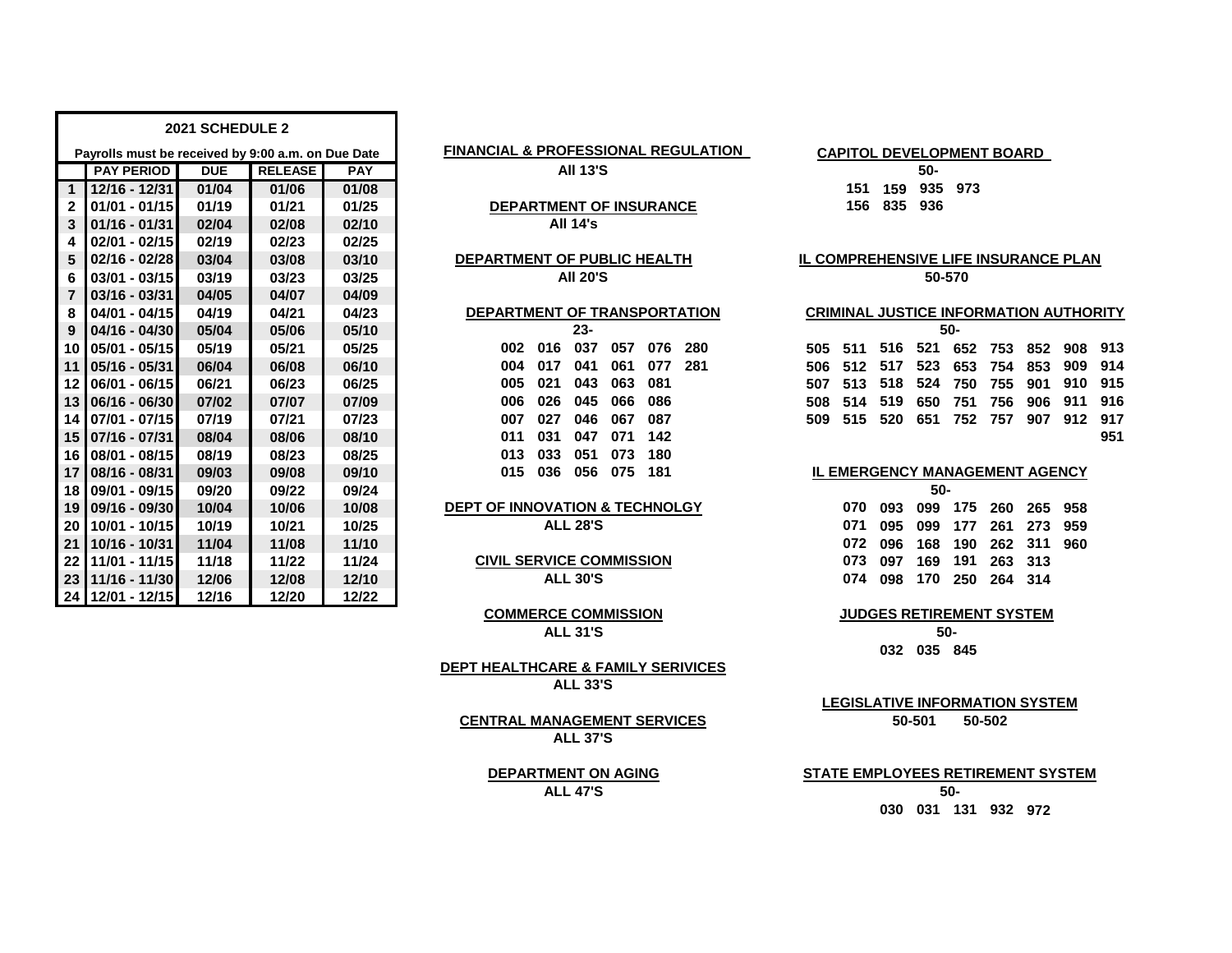|                 |                                                    | 2021 SCHEDULE 3 |                |            |                                              |        |                                           |        |               |                                     |        |
|-----------------|----------------------------------------------------|-----------------|----------------|------------|----------------------------------------------|--------|-------------------------------------------|--------|---------------|-------------------------------------|--------|
|                 | Payrolls must be received by 9:00 a.m. on Due Date |                 |                |            | <b>SECRETARY OF STATE</b>                    |        | <b>IL WORKERS COMPENSATION COMMISSION</b> |        |               |                                     |        |
|                 | <b>PAY PERIOD</b>                                  | <b>DUE</b>      | <b>RELEASE</b> | <b>PAY</b> | <b>ALL 03'S</b>                              |        |                                           |        |               |                                     |        |
| $\overline{1}$  | $12/16 - 12/31$                                    | 01/05           | 01/07          | 01/11      | <b>EXCEPT:</b>                               |        | 50-110                                    | 50-114 | 50-117        | 50-120                              | 50-931 |
| $\mathbf{2}$    | $01/01 - 01/15$                                    | 01/20           | 01/22          | 01/26      | 03-741<br>03-341                             | 03-743 | 50-112                                    | 50-115 | 50-118        | 50-124                              | 50-978 |
| 3               | $01/16 - 01/31$                                    | 02/05           | 02/09          | 02/11      | 03-742<br>03-725                             | 03-753 | 50-113                                    | 50-116 | 50-119        | 50-930                              | 50-979 |
| 4               | $02/01 - 02/15$                                    | 02/22           | 02/24          | 02/26      |                                              |        |                                           |        |               |                                     |        |
| 5               | 02/16 - 02/28                                      | 03/05           | 03/09          | 03/11      |                                              |        | <b>EDUCATIONAL LABOR RELATIONS BOARD</b>  |        |               |                                     |        |
| 6               | 03/01 - 03/15                                      | 03/22           | 03/24          | 03/26      | <b>HOUSE OF REPRESENTATIVES</b>              |        |                                           |        | 50-375 50-955 |                                     |        |
| $\overline{7}$  | 03/16 - 03/31                                      | 04/05           | 04/07          | 04/09      | Semi-Monthly                                 |        |                                           |        |               |                                     |        |
| 8               | 04/01 - 04/15                                      | 04/20           | 04/22          | 04/26      | 09-063 09-911                                |        |                                           |        |               | <b>LEGISLATIVE REFERENCE BUREAU</b> |        |
| 9               | 04/16 - 04/30                                      | 05/05           | 05/07          | 05/11      | 09-074<br>09-912                             |        |                                           |        | 50-055 50-938 |                                     |        |
| 10              | 05/01 - 05/15                                      | 05/20           | 05/24          | 05/26      | 09-910                                       |        |                                           |        |               |                                     |        |
| 11              | $05/16 - 05/31$                                    | 06/07           | 06/09          | 06/11      |                                              |        | STUDENT ASSISTANCE COMMISSION             |        |               |                                     |        |
| 12 <sup>1</sup> | 06/01 - 06/15                                      | 06/21           | 06/23          | 06/25      |                                              |        |                                           |        | 50-           |                                     |        |
| 13 <sup>1</sup> | 06/16 - 06/30                                      | 07/02           | 07/07          | 07/09      | <b>COMMERCE &amp; ECONOMIC OPPORTUNITY</b>   |        | 572                                       | 579    | 591           | 602                                 | 962    |
| 14              | 07/01 - 07/15                                      | 07/20           | 07/22          | 07/26      | <b>ALL 42'S</b>                              |        | 573                                       | 580    | 592           | 606                                 | 963    |
| 15              | 07/16 - 07/31                                      | 08/05           | 08/09          | 08/11      |                                              |        | 574                                       | 581    | 593           | 608                                 | 964    |
| 16 <sup>1</sup> | 08/01 - 08/15                                      | 08/20           | 08/24          | 08/26      | <b>DEAF &amp; HARD OF HEARING COMMISSION</b> |        | 575                                       | 582    | 594           | 609                                 | 968    |
| 17 <sup>1</sup> | 08/16 - 08/31                                      | 09/03           | 09/08          | 09/10      | 50-300 50-301 50-302 50-860                  |        | 576                                       | 583    | 595           | 907                                 |        |
| 18 <sup>1</sup> | 09/01 - 09/15                                      | 09/20           | 09/22          | 09/24      |                                              |        | 577                                       | 584    | 599           | 939                                 |        |
| 19              | 09/16 - 09/30                                      | 10/04           | 10/06          | 10/08      |                                              |        | 578                                       | 590    | 601           | 961                                 |        |
| 20 <sub>1</sub> | 10/01 - 10/15                                      | 10/20           | 10/22          | 10/26      |                                              |        |                                           |        |               |                                     |        |
| 21              | 10/16 - 10/31                                      | 11/04           | 11/08          | 11/10      |                                              |        | <b>TAX TRIBUNAL</b>                       |        |               |                                     |        |
| 22              | 11/01 - 11/15                                      | 11/18           | 11/22          | 11/24      |                                              |        | 50-670                                    | 50-671 |               |                                     |        |
| 23              | 11/16 - 11/30                                      | 12/06           | 12/08          | 12/10      |                                              |        |                                           |        |               |                                     |        |
|                 | 24 12/01 - 12/15                                   | 12/16           | 12/20          | 12/22      |                                              |        |                                           |        |               |                                     |        |

#### **SECRETARY OF STATE ALL 03'S**

|      | ALL UJ J |                           |  |
|------|----------|---------------------------|--|
| EPT: |          |                           |  |
|      |          | $03-341$ $03-741$ $03-74$ |  |
|      |          | በ3-725 በ3-742 በ3-74       |  |

| <b>COMMERCE &amp; ECONOMIC OPPORTUNITY</b> |
|--------------------------------------------|
| <b>ALL 42'S</b>                            |

## **IL WORKERS COMPENSATION COMMISSION**

| 50-110 50-114 50-117               | 50-120 50-931 |  |
|------------------------------------|---------------|--|
| 50-112 50-115 50-118 50-124 50-978 |               |  |
| 50-113 50-116 50-119 50-930 50-979 |               |  |

# **EDUCATIONAL LABOR RELATIONS BOARD**

## **STUDENT ASSISTANCE COMMISSION**

|     |     | 50- |     |     |
|-----|-----|-----|-----|-----|
| 572 | 579 | 591 | 602 | 962 |
| 573 | 580 | 592 | 606 | 963 |
| 574 | 581 | 593 | 608 | 964 |
| 575 | 582 | 594 | 609 | 968 |
| 576 | 583 | 595 | 907 |     |
| 577 | 584 | 599 | 939 |     |
| 578 | 590 | 601 | 961 |     |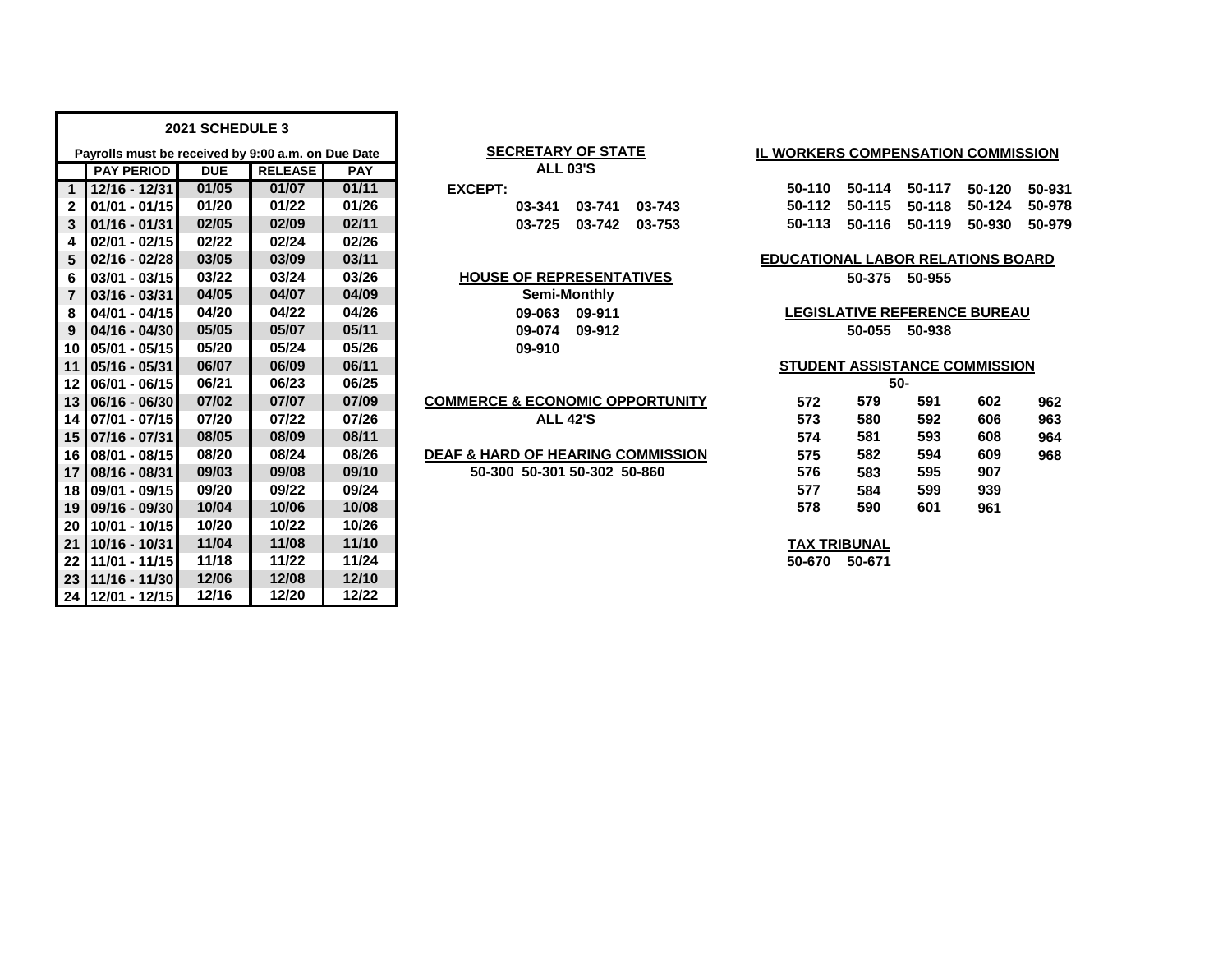|                 |                                                    | 2021 SCHEDULE 4 |                |            |                 |                            |     |     | DEPARTMENT OF NATURAL RESOURCES               |                                        |                 | DEPARTMENT OF REVENUE            |        |     |     |
|-----------------|----------------------------------------------------|-----------------|----------------|------------|-----------------|----------------------------|-----|-----|-----------------------------------------------|----------------------------------------|-----------------|----------------------------------|--------|-----|-----|
|                 | Payrolls must be received by 9:00 a.m. on Due Date |                 |                |            | <b>ALL 12'S</b> |                            |     |     |                                               |                                        | <b>ALL 25'S</b> |                                  |        |     |     |
|                 | <b>PAY PERIOD</b>                                  | <b>DUE</b>      | <b>RELEASE</b> | <b>PAY</b> | <b>EXCEPT:</b>  |                            |     |     |                                               |                                        |                 |                                  |        |     |     |
| 1 <sup>1</sup>  | 12/16 - 12/31                                      | 01/07           | 01/11          | 01/13      | 910             | 924                        | 951 | 954 | 981                                           | 992                                    |                 | <b>LIQUOR CONTROL COMMISSION</b> |        |     |     |
| $\mathbf{2}$    | $01/01 - 01/15$                                    | 01/22           | 01/26          | 01/28      | 912             | 940                        | 952 | 960 | 982                                           | 994                                    | <b>ALL 32'S</b> |                                  |        |     |     |
| 3               | $01/16 - 01/31$                                    | 02/05           | 02/09          | 02/11      | 913             | 950                        | 953 | 980 | 987                                           |                                        |                 |                                  |        |     |     |
|                 | $02/01 - 02/15$                                    | 02/22           | 02/24          | 02/26      |                 |                            |     |     |                                               |                                        |                 | DEPARTMENT OF VETERAN'S AFFAIRS  |        |     |     |
| 5               | $02/16 - 02/28$                                    | 03/08           | 03/10          | 03/12      |                 |                            |     |     | <b>DEPT OF CHILDREN &amp; FAMILY SERVICES</b> |                                        | <b>ALL 34'S</b> |                                  |        |     |     |
| 6               | $03/01 - 03/15$                                    | 03/22           | 03/24          | 03/26      | <b>ALL 16'S</b> |                            |     |     |                                               |                                        |                 |                                  |        |     |     |
| $\overline{7}$  | $03/16 - 03/31$                                    | 04/07           | 04/09          | 04/13      |                 |                            |     |     |                                               |                                        | <b>LOTTERY</b>  |                                  |        |     |     |
| 8               | 04/01 - 04/15                                      | 04/22           | 04/26          | 04/28      |                 |                            |     |     |                                               | ABRAHAM LINCOLN PRES. LIBRARY & MUSEUM | <b>ALL 45'S</b> |                                  |        |     |     |
| 9               | 04/16 - 04/30                                      | 05/07           | 05/11          | 05/13      | <b>ALL 19'S</b> |                            |     |     |                                               |                                        |                 |                                  |        |     |     |
|                 | 10 05/01 - 05/15                                   | 05/24           | 05/26          | 05/28      |                 |                            |     |     |                                               |                                        |                 | <b>GAMING BOARD</b>              |        |     |     |
|                 | 11 05/16 - 05/31                                   | 06/07           | 06/09          | 06/11      |                 | DEPARTMENT OF STATE POLICE |     |     |                                               |                                        | $50 -$          |                                  |        |     |     |
|                 | 12 06/01 - 06/15                                   | 06/22           | 06/24          | 06/28      | $21 -$          |                            |     |     |                                               |                                        | 043             | 048                              | 303    | 500 | 990 |
|                 | 13 06/16 - 06/30                                   | 07/07           | 07/09          | 07/13      | 024             | 114                        | 401 | 524 | 670                                           | 964                                    | 045             | 049                              | 304    | 503 | 999 |
|                 | 14 07/01 - 07/15                                   | 07/22           | 07/26          | 07/28      | 026             | 154                        | 403 | 529 | 680                                           | 958                                    | 046             | 200                              | 400    | 600 |     |
|                 | 15 07/16 - 07/31                                   | 08/09           | 08/11          | 08/13      | 027             | 163                        | 408 | 530 | 685                                           | 997                                    | 047             | 201                              | 401    | 604 |     |
|                 | 16 08/01 - 08/15                                   | 08/23           | 08/25          | 08/27      | 028             | 175                        | 410 | 571 | 689                                           |                                        |                 |                                  |        |     |     |
|                 | 17 08/16 - 08/31                                   | 09/07           | 09/09          | 09/13      | 032             | 195                        | 413 | 581 | 701                                           |                                        |                 | IL HEALTH INFORMATION EXCHANGE   |        |     |     |
|                 | 18 09/01 - 09/15                                   | 09/22           | 09/24          | 09/28      | 033             | 202                        | 442 | 582 | 704                                           |                                        | 50-627          | 50-628                           |        |     |     |
|                 | 19 09/16 - 09/30                                   | 10/06           | 10/08          | 10/13      | 037             | 204                        | 470 | 587 | 716                                           |                                        |                 |                                  |        |     |     |
|                 | 20 10/01 - 10/15                                   | 10/22           | 10/26          | 10/28      | 054             | 212                        | 482 | 589 | 835                                           |                                        |                 | PROPERTY TAX APPEAL BOARD        |        |     |     |
|                 | 21 10/16 - 10/31                                   | 11/05           | 11/09          | 11/12      | 084             | 312                        | 485 | 645 | 850                                           |                                        | 50-090          | 50-092                           | 50-944 |     |     |
| 22 <sub>1</sub> | $11/01 - 11/15$                                    | 11/18           | 11/22          | 11/24      | 086             | 313                        | 494 | 646 | 851                                           |                                        | 50-091          | 50-933                           |        |     |     |
|                 | 23 11/16 - 11/30                                   | 12/07           | 12/09          | 12/13      | 087             | 316                        | 497 | 648 | 872                                           |                                        |                 |                                  |        |     |     |
|                 | 24 12/01 - 12/15                                   | 12/20           | 12/22          | 12/28      | 101             | 317                        | 502 | 649 | 907                                           |                                        |                 | <b>MEDICAL CENTER COMMISSION</b> |        |     |     |
|                 |                                                    |                 |                |            | 104             | 360                        | 506 | 650 | 922                                           |                                        | 50-125          |                                  |        |     |     |

|                 |     |     |     | <b>DEPARTMENT OF NATURAL RESOURCES</b>        |     |
|-----------------|-----|-----|-----|-----------------------------------------------|-----|
| <b>ALL 12'S</b> |     |     |     |                                               |     |
| EXCEPT:         |     |     |     |                                               |     |
| 910             | 924 | 951 | 954 | 981                                           | 992 |
| 912             | 940 | 952 | 960 | 982                                           | 994 |
| 913             | 950 | 953 | 980 | 987                                           |     |
|                 |     |     |     |                                               |     |
|                 |     |     |     | <b>DEPT OF CHILDREN &amp; FAMILY SERVICES</b> |     |

# **ALL 19'S**

| 21- |     |     |     |     |     | 04           |
|-----|-----|-----|-----|-----|-----|--------------|
| 024 | 114 | 401 | 524 | 670 | 964 | 04           |
| 026 | 154 | 403 | 529 | 680 | 958 | 04           |
| 027 | 163 | 408 | 530 | 685 | 997 | 04           |
| 028 | 175 | 410 | 571 | 689 |     |              |
| 032 | 195 | 413 | 581 | 701 |     | IL HEA       |
| 033 | 202 | 442 | 582 | 704 |     | 50-627       |
| 037 | 204 | 470 | 587 | 716 |     |              |
| 054 | 212 | 482 | 589 | 835 |     | <b>PROPI</b> |
| 084 | 312 | 485 | 645 | 850 |     | 50-09        |
| 086 | 313 | 494 | 646 | 851 |     | $50 - 09$    |
| 087 | 316 | 497 | 648 | 872 |     |              |
| 101 | 317 | 502 | 649 | 907 |     | <b>MEDIC</b> |
| 104 | 360 | 506 | 650 | 922 |     | 50-125       |
| 105 | 362 | 511 | 655 | 924 |     |              |
| 110 | 366 | 518 | 659 | 932 |     | <b>OFFIC</b> |
| 111 | 367 | 522 | 669 | 937 |     | $50 -$       |
|     |     |     |     |     |     |              |

### **DEPARTMENT OF TRANSPORTATION 802 806 813 940**

| $23 -$ |     |     |     |     |     |     | 803                 | 807                             | 814    | 941 |
|--------|-----|-----|-----|-----|-----|-----|---------------------|---------------------------------|--------|-----|
| 010    | 054 | 093 | 127 | 168 | 204 | 266 | 804                 | 811                             | 815    | 942 |
| 012    | 060 | 094 | 128 | 171 | 205 | 267 |                     |                                 |        |     |
| 030    | 062 | 095 | 133 | 176 | 211 | 276 | <b>RACING BOARD</b> |                                 |        |     |
| 032    | 064 | 107 | 134 | 179 | 212 | 277 | 50-075              |                                 | 50-078 |     |
| 040    | 080 | 116 | 144 | 192 | 216 | 292 | 50-076              |                                 | 50-079 |     |
| 042    | 082 | 117 | 145 | 193 | 217 | 293 | 50-077              |                                 | 50-975 |     |
| 044    | 083 | 118 | 152 | 196 | 242 | 294 |                     |                                 |        |     |
| 050    | 084 | 119 | 159 | 197 | 243 | 295 |                     | <b>STATE POLICE MERIT BOARD</b> |        |     |
| 052    | 085 | 122 | 161 | 202 | 252 | 296 | 50-365              | 50-948                          |        |     |
| 053    | 090 | 123 | 162 | 203 | 253 | 297 |                     |                                 |        |     |
|        |     |     |     |     |     |     |                     |                                 |        |     |

| <b>DEPARTMENT OF REVENUE</b> |  |
|------------------------------|--|
| <b>ALL 25'S</b>              |  |

# **12/16 - 12/31 01/07 01/11 01/13 910 924 951 954 981 992 LIQUOR CONTROL COMMISSION**

# **02/01 - 02/15 02/22 02/24 02/26 DEPARTMENT OF VETERAN'S AFFAIRS**

# **GAMING BOARD**

| <u>יש</u> |     |     |     |     |     |
|-----------|-----|-----|-----|-----|-----|
|           | 043 | 048 | 303 | 500 | 990 |
|           | 045 | 049 | 304 | 503 | 999 |
|           | 046 | 200 | 400 | 600 |     |
|           | 047 | 201 | 401 | 604 |     |
|           |     |     |     |     |     |

## **08/16 - 08/31 09/07 09/09 09/13 032 195 413 581 701 IL HEALTH INFORMATION EXCHANGE 09/01 - 09/15 09/22 09/24 09/28 033 202 442 582 704 50-627 50-628**

# **MEDICAL CENTER COMMISSION**

# **366 518 659 932 OFFICE OF STATE FIRE MARSHAL**

| 801 | 805 | 812 | 816 |
|-----|-----|-----|-----|
| 802 | 806 | 813 | 940 |
| 803 | 807 | 814 | 941 |
| 804 | 811 | 815 | 942 |

| <b>RACING BOARD</b> |                         |  |  |  |  |  |
|---------------------|-------------------------|--|--|--|--|--|
| 50-075              | 50-078                  |  |  |  |  |  |
| 50-076              | 50-079                  |  |  |  |  |  |
| 50-077              | 50-975                  |  |  |  |  |  |
|                     |                         |  |  |  |  |  |
|                     | 07175 DALIAE MEDIT DA 4 |  |  |  |  |  |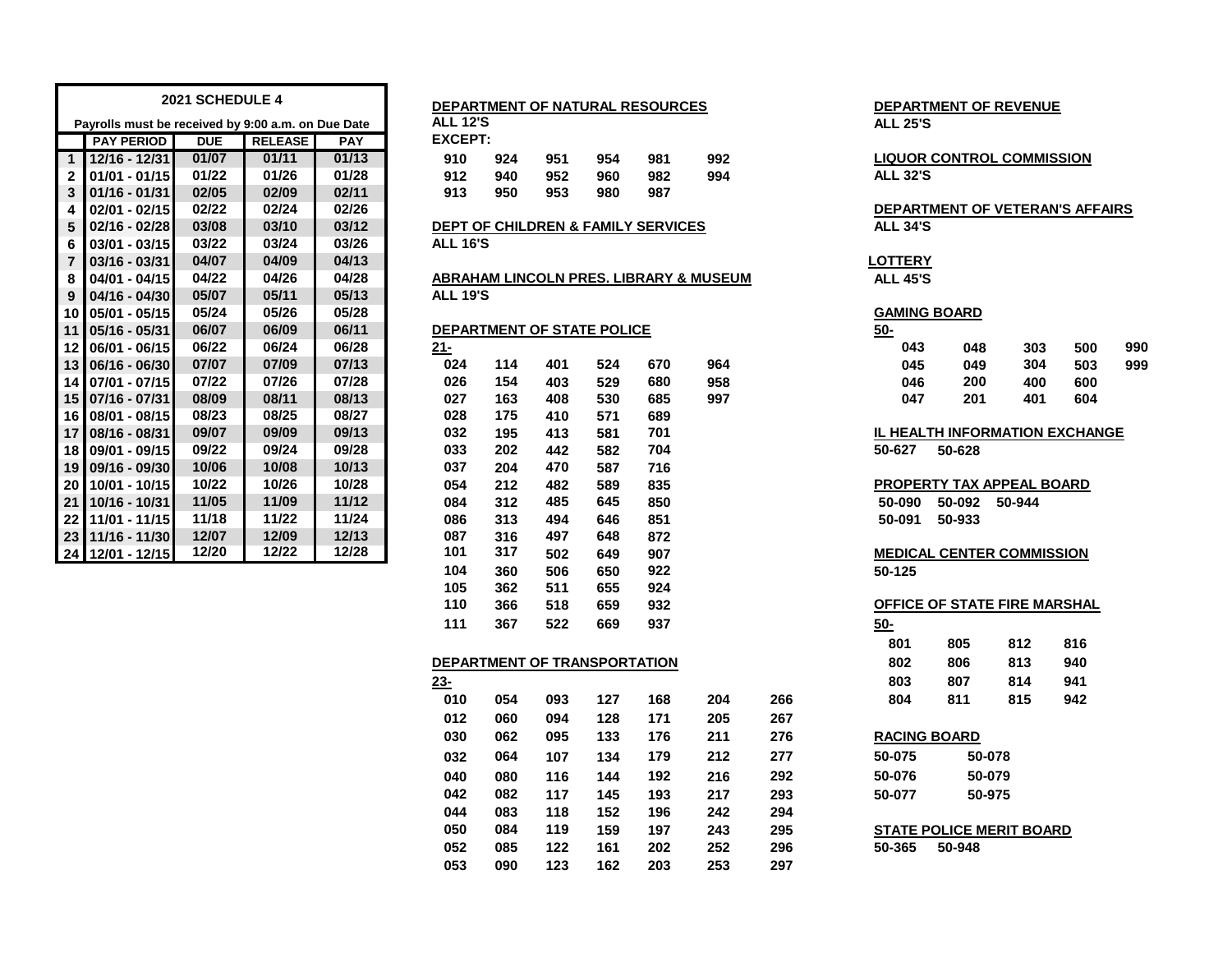|                | 2021 SCHEDULE 5                                    |            |                |            |  |  |  |  |
|----------------|----------------------------------------------------|------------|----------------|------------|--|--|--|--|
|                | Payrolls must be received by 9:00 a.m. on Due Date |            |                |            |  |  |  |  |
|                | <b>PAY PERIOD</b>                                  | <b>DUE</b> | <b>RELEASE</b> | <b>PAY</b> |  |  |  |  |
| 1              | 12/16 - 12/31                                      | 01/08      | 01/12          | 01/14      |  |  |  |  |
| $\mathbf{2}$   | $01/01 - 01/15$                                    | 01/25      | 01/27          | 01/29      |  |  |  |  |
| 3              | $01/16 - 01/31$                                    | 02/05      | 02/09          | 02/11      |  |  |  |  |
| 4              | $02/01 - 02/15$                                    | 02/22      | 02/24          | 02/26      |  |  |  |  |
| 5              | 02/16 - 02/28                                      | 03/08      | 03/10          | 03/12      |  |  |  |  |
| 6              | $03/01 - 03/15$                                    | 03/23      | 03/25          | 03/29      |  |  |  |  |
| $\overline{7}$ | $03/16 - 03/31$                                    | 04/08      | 04/12          | 04/14      |  |  |  |  |
| 8              | 04/01 - 04/15                                      | 04/23      | 04/27          | 04/29      |  |  |  |  |
| 9              | $04/16 - 04/30$                                    | 05/10      | 05/12          | 05/14      |  |  |  |  |
| 10             | 05/01 - 05/15                                      | 05/24      | 05/26          | 05/28      |  |  |  |  |
| 11             | 05/16 - 05/31                                      | 06/08      | 06/10          | 06/14      |  |  |  |  |
| 12             | 06/01 - 06/15                                      | 06/23      | 06/25          | 06/29      |  |  |  |  |
| 13             | $06/16 - 06/30$                                    | 07/08      | 07/12          | 07/14      |  |  |  |  |
| 14             | $07/01 - 07/15$                                    | 07/23      | 07/27          | 07/29      |  |  |  |  |
| 15             | 07/16 - 07/31                                      | 08/09      | 08/11          | 08/13      |  |  |  |  |
| 16             | 08/01 - 08/15                                      | 08/23      | 08/25          | 08/27      |  |  |  |  |
| 17             | 08/16 - 08/31                                      | 09/08      | 09/10          | 09/14      |  |  |  |  |
| 18             | 09/01 - 09/15                                      | 09/23      | 09/27          | 09/29      |  |  |  |  |
| 19             | 09/16 - 09/30                                      | 10/07      | 10/12          | 10/14      |  |  |  |  |
| 20             | 10/01 - 10/15                                      | 10/25      | 10/27          | 10/29      |  |  |  |  |
| 21             | 10/16 - 10/31                                      | 11/05      | 11/09          | 11/12      |  |  |  |  |
| 22             | 11/01 - 11/15                                      | 11/19      | 11/23          | 11/29      |  |  |  |  |
| 23             | 11/16 - 11/30                                      | 12/08      | 12/10          | 12/14      |  |  |  |  |
| 24             | 12/01 - 12/15                                      | 12/21      | 12/27          | 12/29      |  |  |  |  |

# **DEPARTMENT OF HUMAN SERVICES ALL 10'S (EXCEPT CONTRACTUAL)**

# **DEPARTMENT OF HUMAN RIGHTS ALL 49'S**

## **GUARDIANSHIP & ADVOCACY COMMISSION**

**05/01 - 05/15 05/24 05/26 05/28 50-390 50-391 50-934 50-970**

# **HUMAN RIGHTS COMMISSION**

 **07/16 - 07/31 08/09 08/11 08/13 50-322 50-325 50-903 08/01 - 08/15 08/23 08/25 08/27 50-323 50-902**

# **PRISONER REVIEW BOARD**

 **10/01 - 10/15 10/25 10/27 10/29 50-610 50-612 50-823 10/16 - 10/31 11/05 11/09 11/12 50-611 50-822**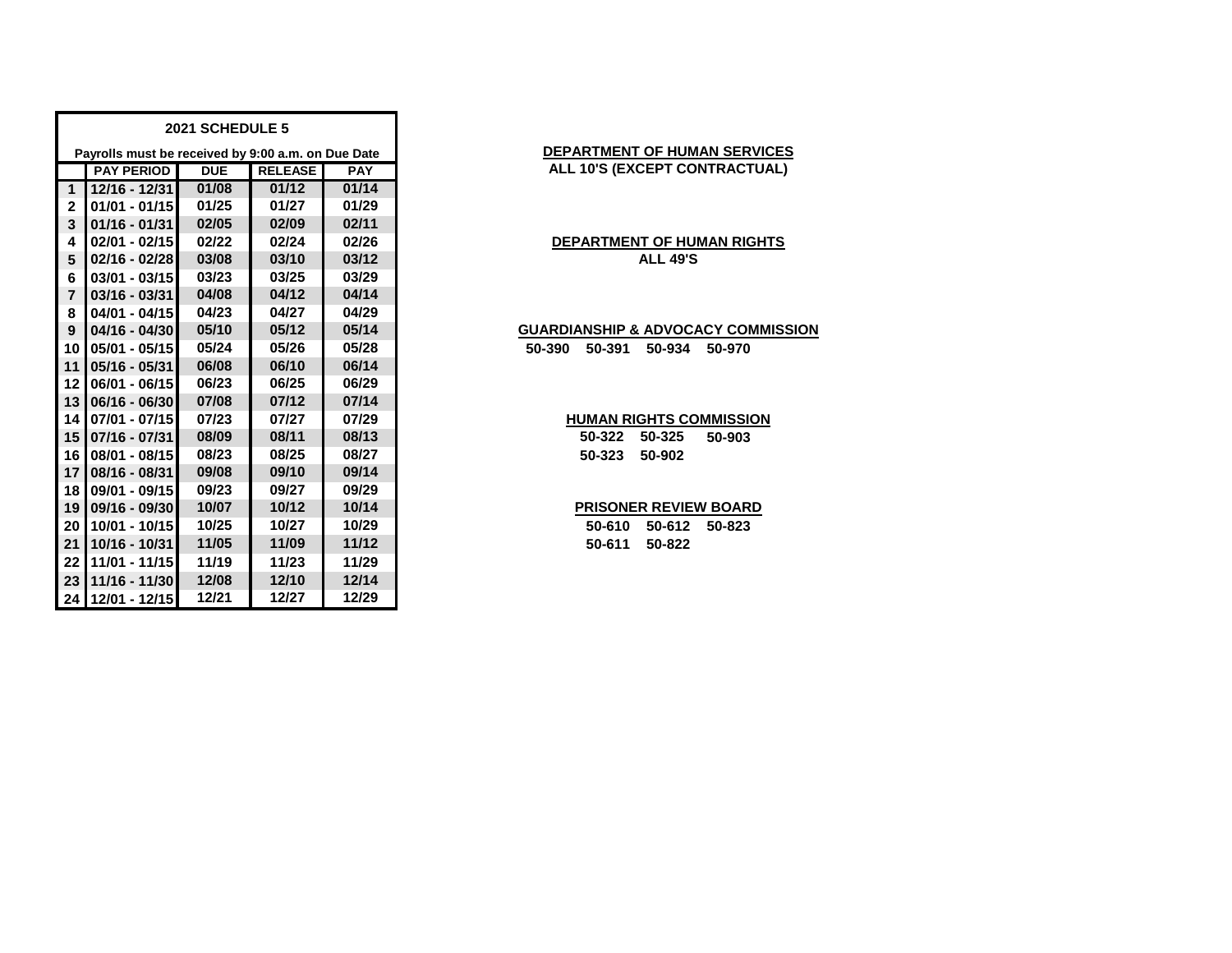| 2021 SCHEDULE 6 |                                                    |            |                |            |  |  |  |  |
|-----------------|----------------------------------------------------|------------|----------------|------------|--|--|--|--|
|                 | Payrolls must be received by 9:00 a.m. on Due Date |            |                |            |  |  |  |  |
|                 | <b>PAY PERIOD</b>                                  | <b>DUE</b> | <b>RELEASE</b> | <b>PAY</b> |  |  |  |  |
| 1               | 12/16 - 12/31                                      | 01/11      | 01/13          | 01/15      |  |  |  |  |
| $\mathbf{2}$    | $01/01 - 01/15$                                    | 01/25      | 01/27          | 01/29      |  |  |  |  |
| 3               | $01/16 - 01/31$                                    | 02/05      | 02/09          | 02/11      |  |  |  |  |
| 4               | $02/01 - 02/15$                                    | 02/22      | 02/24          | 02/26      |  |  |  |  |
| 5               | $02/16 - 02/28$                                    | 03/09      | 03/11          | 03/15      |  |  |  |  |
| 6               | $03/01 - 03/15$                                    | 03/24      | 03/26          | 03/30      |  |  |  |  |
| $\overline{7}$  | $03/16 - 03/31$                                    | 04/09      | 04/13          | 04/15      |  |  |  |  |
| 8               | $04/01 - 04/15$                                    | 04/26      | 04/28          | 04/30      |  |  |  |  |
| 9               | $04/16 - 04/30$                                    | 05/10      | 05/12          | 05/14      |  |  |  |  |
| 10              | $05/01 - 05/15$                                    | 05/24      | 05/26          | 05/28      |  |  |  |  |
| 11              | $05/16 - 05/31$                                    | 06/09      | 06/11          | 06/15      |  |  |  |  |
| 12              | 06/01 - 06/15                                      | 06/24      | 06/28          | 06/30      |  |  |  |  |
| 13              | 06/16 - 06/30                                      | 07/09      | 07/13          | 07/15      |  |  |  |  |
| 14              | $07/01 - 07/15$                                    | 07/26      | 07/28          | 07/30      |  |  |  |  |
| 15              | 07/16 - 07/31                                      | 08/09      | 08/11          | 08/13      |  |  |  |  |
| 16              | 08/01 - 08/15                                      | 08/24      | 08/26          | 08/30      |  |  |  |  |
| 17              | $08/16 - 08/31$                                    | 09/09      | 09/13          | 09/15      |  |  |  |  |
| 18              | 09/01 - 09/15                                      | 09/24      | 09/28          | 09/30      |  |  |  |  |
| 19              | 09/16 - 09/30                                      | 10/08      | 10/13          | 10/15      |  |  |  |  |
| 20              | 10/01 - 10/15                                      | 10/25      | 10/27          | 10/29      |  |  |  |  |
| 21              | 10/16 - 10/31                                      | 11/08      | 11/10          | 11/15      |  |  |  |  |
| 22              | 11/01 - 11/15                                      | 11/22      | 11/24          | 11/30      |  |  |  |  |
| 23              | 11/16 - 11/30                                      | 12/09      | 12/13          | 12/15      |  |  |  |  |
| 24              | 12/01 - 12/15                                      | 12/22      | 12/28          | 12/30      |  |  |  |  |

# **PLANNING COUNCIL DEVELOPMENTAL DISABILITIES**

**50-710 50-983**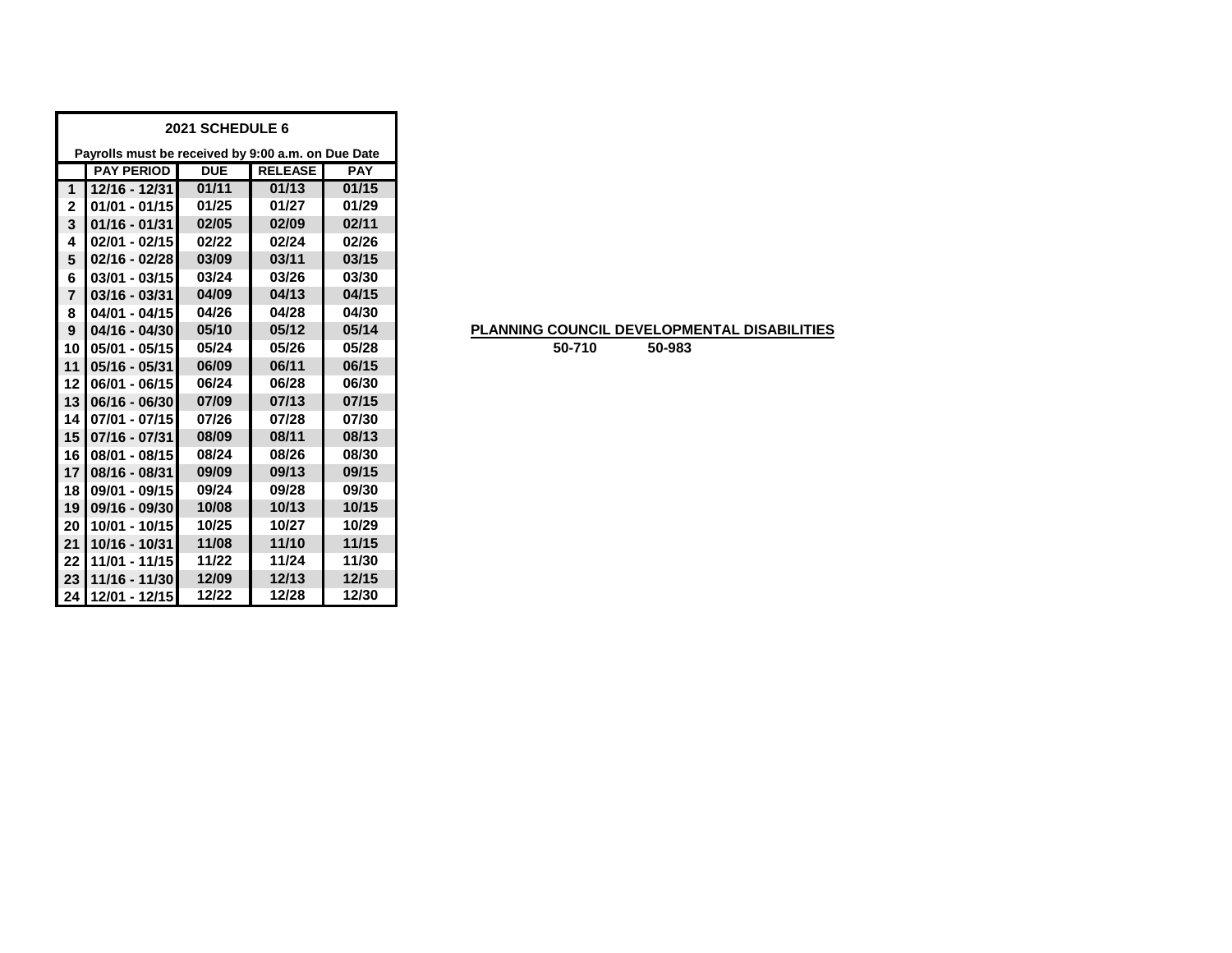|                                                    |                   | 2021 SCHEDULE 7 |                |            |                                 |
|----------------------------------------------------|-------------------|-----------------|----------------|------------|---------------------------------|
| Payrolls must be received by 9:00 a.m. on Due Date |                   |                 |                |            |                                 |
|                                                    | <b>PAY PERIOD</b> | <b>DUE</b>      | <b>RELEASE</b> | <b>PAY</b> |                                 |
| 1                                                  | 12/16 - 12/31     | 01/11           | 01/13          | 01/15      |                                 |
| $\overline{2}$                                     | $01/01 - 01/15$   | 01/26           | 01/28          | 02/01      | <b>HOUSE OF REPRESENTATIVES</b> |
| 3                                                  | $01/16 - 01/31$   | 02/08           | 02/10          | 02/16      | Semi-Monthly                    |
| 4                                                  | $02/01 - 02/15$   | 02/23           | 02/25          | 03/01      | 09-031<br>09-030<br>09-924      |
| 5                                                  | $02/16 - 02/28$   | 03/10           | 03/12          | 03/16      |                                 |
| 6                                                  | $03/01 - 03/15$   | 03/26           | 03/30          | 04/01      |                                 |
| $\overline{7}$                                     | $03/16 - 03/31$   | 04/12           | 04/14          | 04/16      | DEPARTMENT OF AGRICULTURE       |
| 8                                                  | 04/01 - 04/15     | 04/26           | 04/28          | 04/30      | <b>ALL 11'S</b>                 |
| 9                                                  | 04/16 - 04/30     | 05/10           | 05/12          | 05/14      |                                 |
| 10                                                 | 05/01 - 05/15     | 05/25           | 05/27          | 06/01      |                                 |
| 11                                                 | $05/16 - 05/31$   | 06/10           | 06/14          | 06/16      | DEPARTMENT OF TRANSPORTATION    |
| 12                                                 | 06/01 - 06/15     | 06/25           | 06/29          | 07/01      | $23 -$                          |
| 13                                                 | 06/16 - 06/30     | 07/12           | 07/14          | 07/16      | 001<br>022<br>072<br>998<br>994 |
| 14                                                 | 07/01 - 07/15     | 07/26           | 07/28          | 07/30      | 003<br>023<br>106<br>995<br>999 |
| 15                                                 | $07/16 - 07/31$   | 08/10           | 08/12          | 08/16      | 008<br>024<br>992<br>996        |
| 16                                                 | 08/01 - 08/15     | 08/26           | 08/30          | 09/01      | 020<br>993<br>070<br>997        |
| 17                                                 | 08/16 - 08/31     | 09/10           | 09/14          | 09/16      |                                 |
| 18                                                 | 09/01 - 09/15     | 09/27           | 09/29          | 10/01      |                                 |
| 19                                                 | 09/16 - 09/30     | 10/08           | 10/13          | 10/15      |                                 |
| 20                                                 | 10/01 - 10/15     | 10/26           | 10/28          | 11/01      |                                 |
| 21                                                 | 10/16 - 10/31     | 11/09           | 11/12          | 11/16      |                                 |
| 22                                                 | 11/01 - 11/15     | 11/23           | 11/29          | 12/01      |                                 |
| 23                                                 | 11/16 - 11/30     | 12/10           | 12/14          | 12/16      |                                 |
| 24 <sub>1</sub>                                    | 12/01 - 12/15     | 12/22           | 12/28          | 12/30      |                                 |

# **HOUSE OF REPRESENTATIVES 09-030 09-031 09-924 Semi-Monthly**

## **DEPARTMENT OF AGRICULTURE ALL 11'S**

# **DEPARTMENT OF TRANSPORTATION**

|     |     | 23- |     |     |
|-----|-----|-----|-----|-----|
| 001 | 022 | 072 | 994 | 998 |
| 003 | 023 | 106 | 995 | 999 |
| 008 | 024 | 992 | 996 |     |
| 020 | 070 | 993 | 997 |     |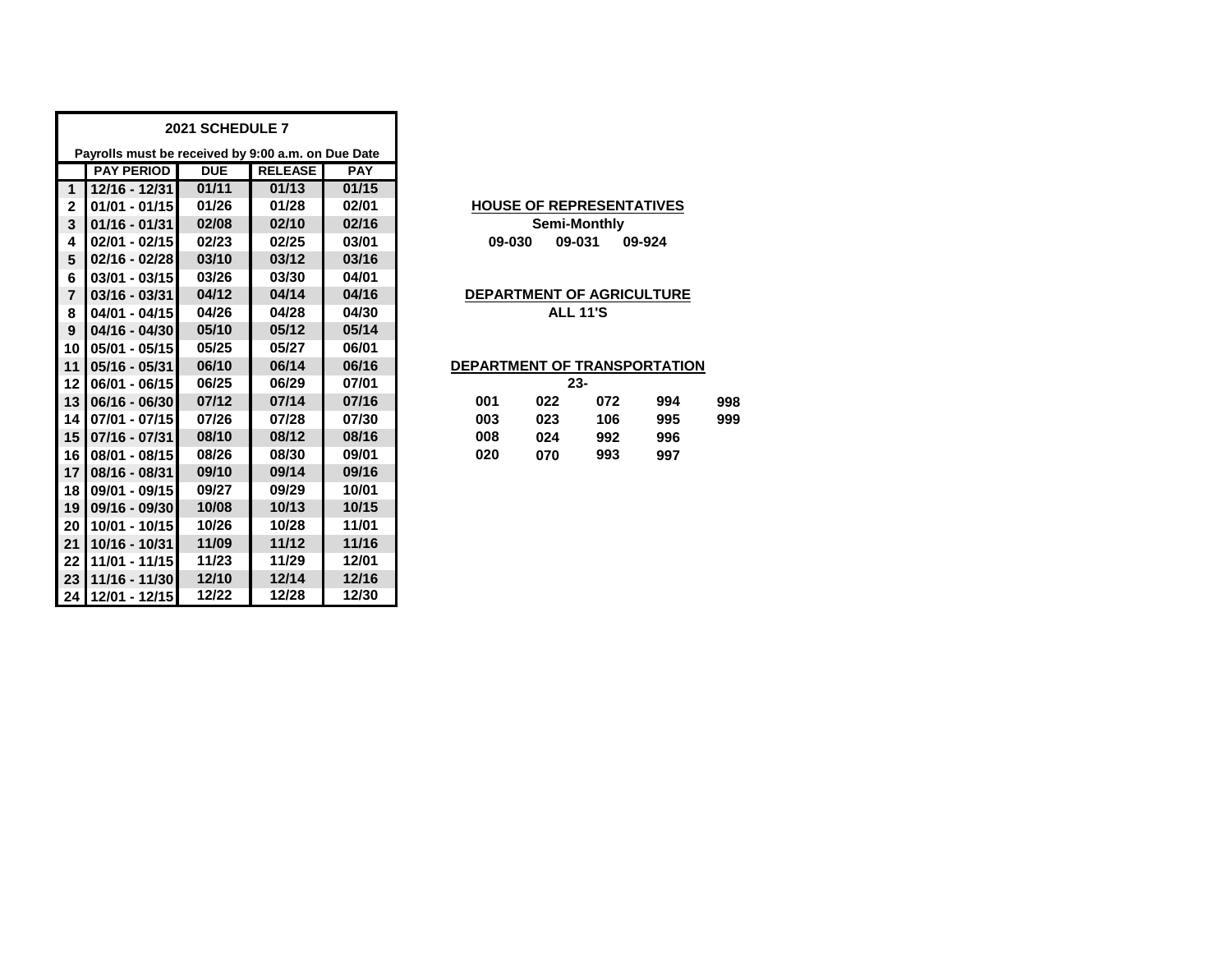|                         | 2021 SCHEDULE 8                                    |            |                |            |     |                                     |               |     |                                 |     |     |               |        |                                 |     |
|-------------------------|----------------------------------------------------|------------|----------------|------------|-----|-------------------------------------|---------------|-----|---------------------------------|-----|-----|---------------|--------|---------------------------------|-----|
|                         | Payrolls must be received by 9:00 a.m. on Due Date |            |                |            |     |                                     |               |     |                                 |     |     |               |        |                                 |     |
|                         | <b>PAY PERIOD</b>                                  | <b>DUE</b> | <b>RELEASE</b> | <b>PAY</b> |     |                                     |               |     | <b>HOUSE OF REPRESENTATIVES</b> |     |     |               |        | DEPARTMENT OF NATURAL RESOURCES |     |
| $\overline{1}$          | $12/16 - 12/31$                                    | 01/11      | 01/13          | 01/15      |     | Semi-Monthly                        |               |     | (CONTRACTUAL)                   |     |     |               |        |                                 |     |
| $\mathbf{2}$            | $01/01 - 01/15$                                    | 01/27      | 01/29          | 02/02      |     | 09-082                              |               |     |                                 |     |     | $12 -$        |        |                                 |     |
| 3                       | $01/16 - 01/31$                                    | 02/09      | 02/11          | 02/17      |     |                                     |               |     |                                 | 910 | 924 | 950           | 953    | 980                             | 987 |
| 4                       | $02/01 - 02/15$                                    | 02/24      | 02/26          | 03/02      |     | <b>DEPARTMENT OF HUMAN SERVICES</b> |               |     |                                 | 912 | 930 | 951           | 954    | 981                             | 992 |
| 5                       | $02/16 - 02/28$                                    | 03/11      | 03/15          | 03/17      |     |                                     | (CONTRACTUAL) |     |                                 | 913 | 940 | 952           | 960    | 982                             | 994 |
| 6                       | 03/01 - 03/15                                      | 03/29      | 03/31          | 04/02      |     |                                     | $10 -$        |     |                                 |     |     |               |        |                                 |     |
| $\overline{\mathbf{7}}$ | $03/16 - 03/31$                                    | 04/12      | 04/14          | 04/16      | 002 | 202                                 | 402           | 602 | 802                             |     |     |               |        | DEPARTMENT OF STATE POLICE      |     |
| 8                       | 04/01 - 04/15                                      | 04/26      | 04/28          | 04/30      | 003 | 203                                 | 403           | 603 | 803                             |     |     | (CONTRACTUAL) |        |                                 |     |
| 9                       | $04/16 - 04/30$                                    | 05/11      | 05/13          | 05/17      | 004 | 204                                 | 404           | 604 | 804                             |     |     |               | $21 -$ |                                 |     |
| 10 <sup>1</sup>         | $05/01 - 05/15$                                    | 05/26      | 05/28          | 06/02      | 005 | 205                                 | 405           | 605 | 805                             | 208 | 251 | 284           | 296    | 314                             |     |
| 11                      | $05/16 - 05/31$                                    | 06/11      | 06/15          | 06/17      | 006 | 206                                 | 406           | 606 | 806                             | 210 | 253 | 293           | 297    | 315                             |     |
| $12 \,$                 | 06/01 - 06/15                                      | 06/28      | 06/30          | 07/02      | 007 | 207                                 | 407           | 607 | 807                             |     |     |               |        |                                 |     |
| 13                      | 06/16 - 06/30                                      | 07/12      | 07/14          | 07/16      | 008 | 208                                 | 408           | 608 | 808                             |     |     |               |        |                                 |     |
| 14                      | 07/01 - 07/15                                      | 07/27      | 07/29          | 08/02      | 009 | 209                                 | 409           | 609 | 809                             |     |     |               |        |                                 |     |
| 15                      | 07/16 - 07/31                                      | 08/11      | 08/13          | 08/17      | 100 | 300                                 | 500           | 700 | 900                             |     |     |               |        |                                 |     |
| 16                      | 08/01 - 08/15                                      | 08/27      | 08/31          | 09/02      | 102 | 302                                 | 502           | 702 | 901                             |     |     |               |        |                                 |     |
| 17 <sup>1</sup>         | 08/16 - 08/31                                      | 09/13      | 09/15          | 09/17      | 103 | 303                                 | 503           | 703 | 902                             |     |     |               |        |                                 |     |
| 18                      | 09/01 - 09/15                                      | 09/27      | 09/29          | 10/01      | 104 | 304                                 | 504           | 704 | 903                             |     |     |               |        |                                 |     |
| 19                      | 09/16 - 09/30                                      | 10/08      | 10/13          | 10/15      | 105 | 305                                 | 505           | 705 | 904                             |     |     |               |        |                                 |     |
| 20 <sup>1</sup>         | 10/01 - 10/15                                      | 10/27      | 10/29          | 11/02      | 106 | 306                                 | 506           | 706 | 905                             |     |     |               |        |                                 |     |
| 21                      | 10/16 - 10/31                                      | 11/10      | 11/15          | 11/17      | 107 | 307                                 | 507           | 707 | 906                             |     |     |               |        |                                 |     |
| 22                      | 11/01 - 11/15                                      | 11/24      | 11/30          | 12/02      | 108 | 308                                 | 508           | 708 | 907                             |     |     |               |        |                                 |     |
| 23                      | 11/16 - 11/30                                      | 12/13      | 12/15          | 12/17      | 109 | 309                                 | 509           | 709 | 908                             |     |     |               |        |                                 |     |
|                         | 24 12/01 - 12/15                                   | 12/22      | 12/28          | 12/30      | 200 | 400                                 | 600           | 800 | 909                             |     |     |               |        |                                 |     |

| <b>HOUSE OF REPRESENTATIVES</b> |                                     |               |              |     |  |  |  |
|---------------------------------|-------------------------------------|---------------|--------------|-----|--|--|--|
|                                 |                                     |               | Semi-Monthly |     |  |  |  |
|                                 |                                     | 09-082        |              |     |  |  |  |
|                                 |                                     |               |              |     |  |  |  |
|                                 | <b>DEPARTMENT OF HUMAN SERVICES</b> |               |              |     |  |  |  |
|                                 |                                     | (CONTRACTUAL) |              |     |  |  |  |
|                                 |                                     | 10-           |              |     |  |  |  |
| 002                             | 202                                 | 402           | 602          | 802 |  |  |  |
| 003                             | 203                                 | 403           | 603          | 803 |  |  |  |
| 004                             | 204                                 | 404           | 604          | 804 |  |  |  |
| 005                             | 205                                 | 405           | 605          | 805 |  |  |  |
| 006                             | 206                                 | 406           | 606          | 806 |  |  |  |
| 007                             | 207                                 | 407           | 607          | 807 |  |  |  |
| 008                             | 208                                 | 408           | 608          | 808 |  |  |  |
| 009                             | 209                                 | 409           | 609          | 809 |  |  |  |
| 100                             | 300                                 | 500           | 700          | 900 |  |  |  |
| 102                             | 302                                 | 502           | 702          | 901 |  |  |  |
| 103                             | 303                                 | 503           | 703          | 902 |  |  |  |
| 104                             | 304                                 | 504           | 704          | 903 |  |  |  |
| 105                             | 305                                 | 505           | 705          | 904 |  |  |  |
| 106                             | 306                                 | 506           | 706          | 905 |  |  |  |
| 107                             | 307                                 | 507           | 707          | 906 |  |  |  |
| 108                             | 308                                 | 508           | 708          | 907 |  |  |  |
| 109                             | 309                                 | 509           | 709          | 908 |  |  |  |
| 200                             | 400                                 | 600           | 800          | 909 |  |  |  |

|                                |               |              | <b>HOUSE OF REPRESENTATIVES</b> |     |               |               |                 | DEPARTMENT OF NATURAL RESOURCES |     |  |  |  |
|--------------------------------|---------------|--------------|---------------------------------|-----|---------------|---------------|-----------------|---------------------------------|-----|--|--|--|
|                                |               | Semi-Monthly |                                 |     | (CONTRACTUAL) |               |                 |                                 |     |  |  |  |
|                                |               | 09-082       |                                 |     | $12 -$        |               |                 |                                 |     |  |  |  |
|                                |               |              |                                 | 910 | 924           | 950           | 953             | 980                             | 987 |  |  |  |
| <b>TMENT OF HUMAN SERVICES</b> |               |              |                                 | 912 | 930           | 951           | 954             | 981                             | 992 |  |  |  |
|                                | (CONTRACTUAL) |              |                                 | 913 | 940           | 952           | 960             | 982                             | 994 |  |  |  |
|                                | $10-$         |              |                                 |     |               |               |                 |                                 |     |  |  |  |
| 202                            | 402           | 602          | 802                             |     |               |               |                 | DEPARTMENT OF STATE POLICE      |     |  |  |  |
| 203                            | 403           | 603          | 803                             |     |               | (CONTRACTUAL) |                 |                                 |     |  |  |  |
| 204                            | 404           | 604          | 804                             |     |               |               | $21 -$          |                                 |     |  |  |  |
| 205                            | 405           | 605          | 805                             | 208 | 251           | <b>284</b>    | 20 <sub>6</sub> | 311                             |     |  |  |  |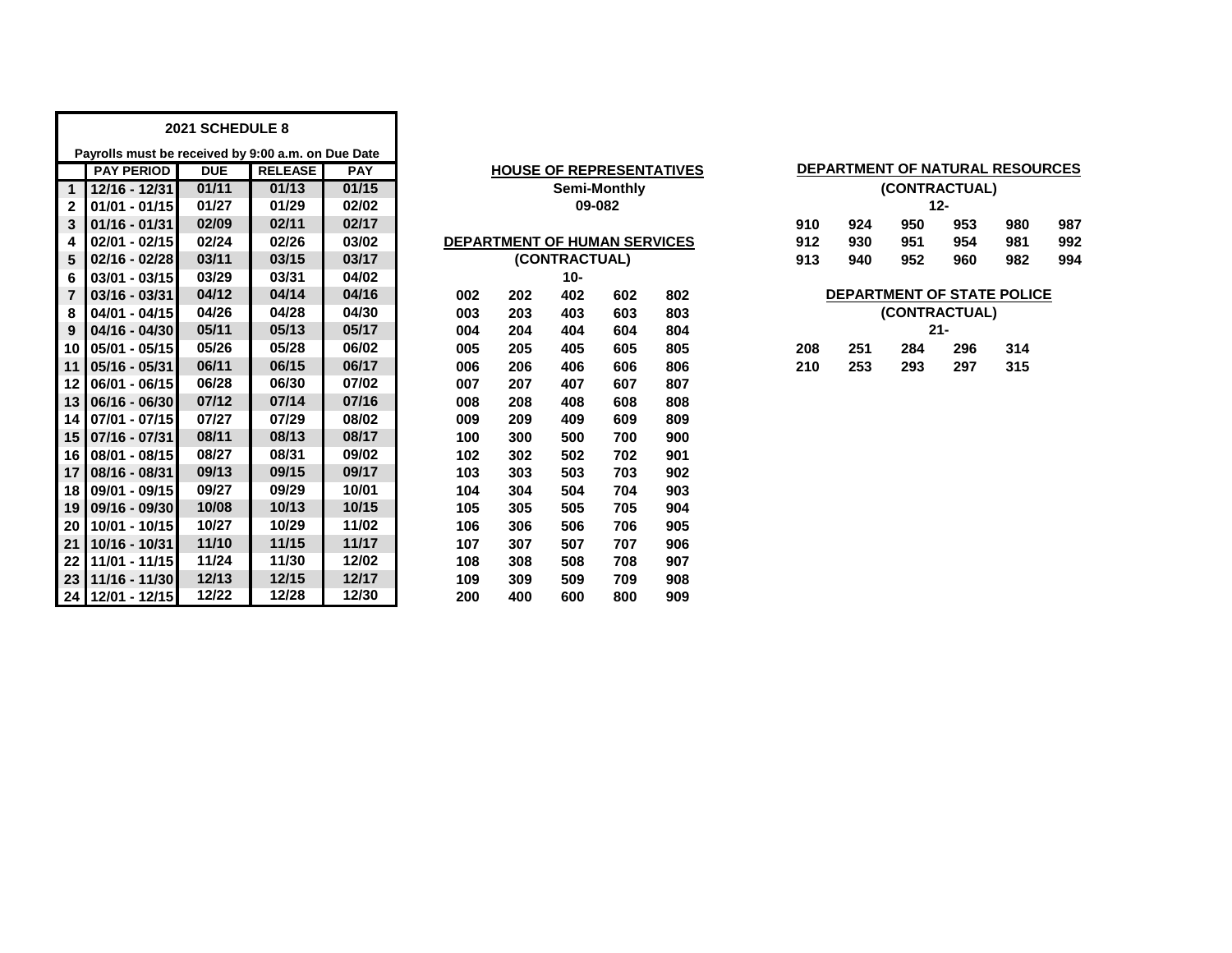| 2021 SCHEDULE 9 |                                                    |            |                |            |  |  |  |
|-----------------|----------------------------------------------------|------------|----------------|------------|--|--|--|
|                 | Payrolls must be received by 9:00 a.m. on Due Date |            |                |            |  |  |  |
|                 | <b>PAY PERIOD</b>                                  | <b>DUE</b> | <b>RELEASE</b> | <b>PAY</b> |  |  |  |
| 1               | 12/16 - 12/31                                      | 01/05      | 01/07          | 01/11      |  |  |  |
| $\overline{2}$  | $01/01 - 01/15$                                    | 01/20      | 01/22          | 01/26      |  |  |  |
| 3               | $01/16 - 01/31$                                    | 02/02      | 02/04          | 02/08      |  |  |  |
| 4               | $02/01 - 02/15$                                    | 02/17      | 02/19          | 02/23      |  |  |  |
| 5               | $02/16 - 02/28$                                    | 03/02      | 03/04          | 03/08      |  |  |  |
| 6               | $03/01 - 03/15$                                    | 03/17      | 03/19          | 03/23      |  |  |  |
| $\overline{7}$  | $03/16 - 03/31$                                    | 04/02      | 04/06          | 04/08      |  |  |  |
| 8               | $04/01 - 04/15$                                    | 04/19      | 04/21          | 04/23      |  |  |  |
| 9               | $04/16 - 04/30$                                    | 05/04      | 05/06          | 05/10      |  |  |  |
| 10              | 05/01 - 05/15                                      | 05/18      | 05/20          | 05/24      |  |  |  |
| 11              | 05/16 - 05/31                                      | 06/02      | 06/04          | 06/08      |  |  |  |
| 12              | 06/01 - 06/15                                      | 06/17      | 06/21          | 06/23      |  |  |  |
| 13              | 06/16 - 06/30                                      | 07/02      | 07/07          | 07/09      |  |  |  |
| 14              | 07/01 - 07/15                                      | 07/19      | 07/21          | 07/23      |  |  |  |
| 15              | 07/16 - 07/31                                      | 08/03      | 08/05          | 08/09      |  |  |  |
| 16              | $08/01 - 08/15$                                    | 08/17      | 08/19          | 08/23      |  |  |  |
| 17              | 08/16 - 08/31                                      | 09/02      | 09/07          | 09/09      |  |  |  |
| 18              | 09/01 - 09/15                                      | 09/17      | 09/21          | 09/23      |  |  |  |
| 19              | 09/16 - 09/30                                      | 10/04      | 10/06          | 10/08      |  |  |  |
| 20              | 10/01 - 10/15                                      | 10/19      | 10/21          | 10/25      |  |  |  |
| 21              | 10/16 - 10/31                                      | 11/02      | 11/04          | 11/08      |  |  |  |
| 22              | 11/01 - 11/15                                      | 11/17      | 11/19          | 11/23      |  |  |  |
| 23              | 11/16 - 11/30                                      | 12/02      | 12/06          | 12/08      |  |  |  |
| 24              | 12/01 - 12/15                                      | 12/17      | 12/21          | 12/27      |  |  |  |

# **DEPARTMENT OF EMPLOYMENT SECURITY**

**ALL 44'S**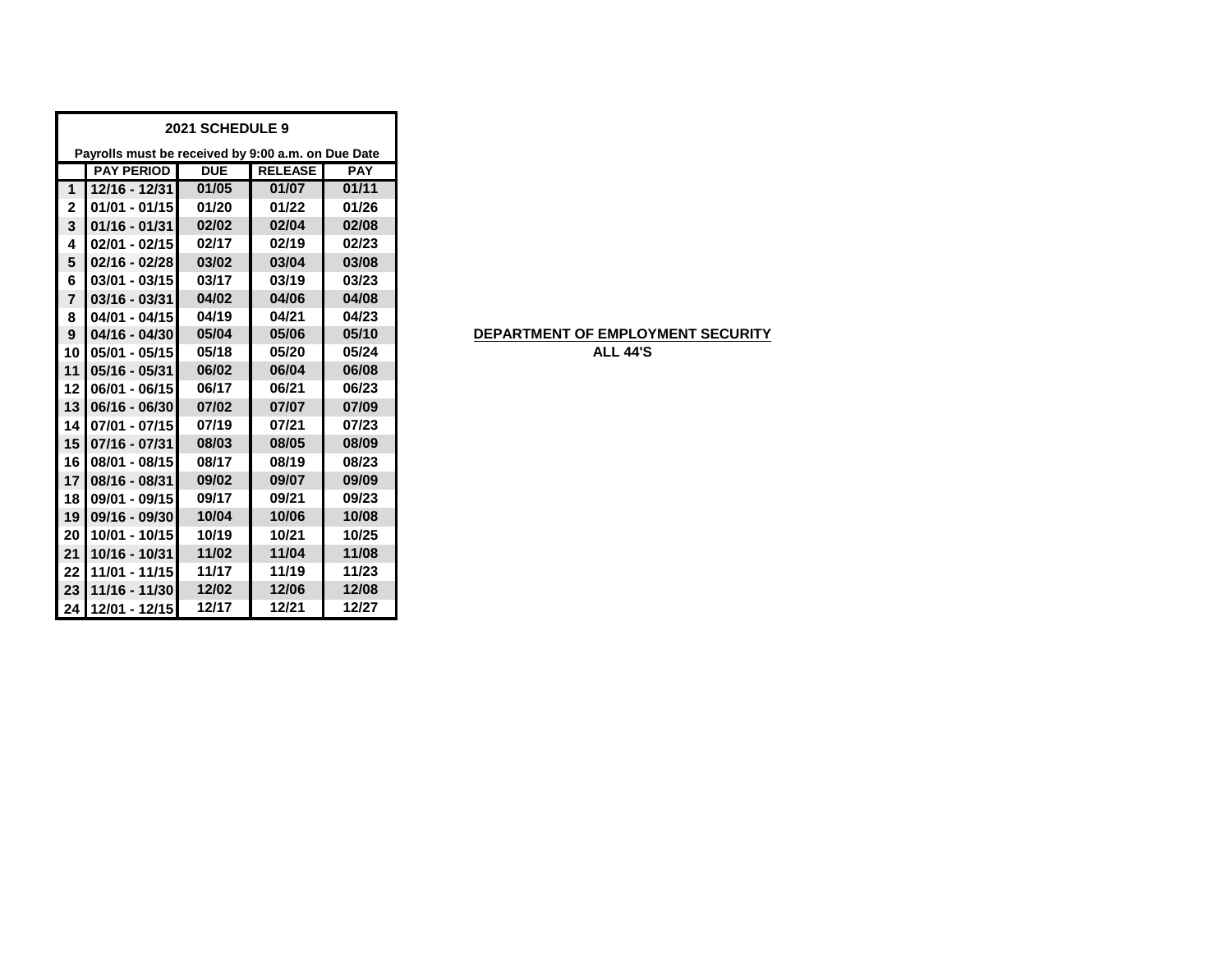**(CONTRACTUAL PAYCODES FOR THESE AGENCIES ARE ON SCHEDULE 10 DELAYED)** *INCLUDES ALL PAYCODES FOR AGENCY UNLESS CODES ARE LISTED OR DELAYED*

|                 |                                                    | <b>2021 SCHEDULE 10 ANTICIPATED</b> |                |            | 01-    |                | <b>GOVERNOR'S OFFICE</b>                     |     |                     |                                                    |            |                        |     |     |                              |                                           |     |
|-----------------|----------------------------------------------------|-------------------------------------|----------------|------------|--------|----------------|----------------------------------------------|-----|---------------------|----------------------------------------------------|------------|------------------------|-----|-----|------------------------------|-------------------------------------------|-----|
|                 | Payrolls must be received by 9:00 a.m. on Due Date |                                     |                |            |        |                |                                              |     |                     |                                                    |            | <b>COURT REPORTERS</b> |     |     |                              |                                           |     |
|                 | <b>PAY PERIOD</b>                                  | <b>DUE</b>                          | <b>RELEASE</b> | <b>PAY</b> | $01 -$ |                |                                              |     |                     | <b>GOVERNORS OFFICE OF MANAGEMENT &amp; BUDGET</b> | 17-        | <b>Semi-Monthly</b>    |     |     |                              |                                           |     |
| $\mathbf{1}$    | 12/16 - 12/31                                      | 12/23/20                            | 12/29/20       | 01/01/2021 |        |                |                                              |     |                     |                                                    |            | 302                    | 305 | 307 |                              |                                           |     |
| $\mathbf{2}$    | $01/01 - 01/15$                                    | 01/11                               | 01/13          | 01/15      | $01 -$ |                | <b>EXECUTIVE INSPECTOR GENERAL</b>           |     |                     |                                                    |            | 304                    | 306 | 308 |                              |                                           |     |
| 3               | 01/16 - 01/31                                      | 01/25                               | 01/27          | 01/29      |        |                |                                              |     |                     |                                                    |            |                        |     |     |                              |                                           |     |
| 4               | $02/01 - 02/15$                                    | 02/05                               | 02/09          | 02/11      | $02 -$ |                | <b>LIEUTENANT GOVERNOR</b>                   |     |                     |                                                    | $26-$      |                        |     |     | <b>ILLINOIS POWER AGENCY</b> |                                           |     |
| 5               | $02/16 - 02/28$                                    | 02/22                               | 02/24          | 02/26      |        |                |                                              |     |                     |                                                    |            |                        |     |     |                              |                                           |     |
| 6               | $03/01 - 03/15$                                    | 03/09                               | 03/11          | 03/15      | $04 -$ |                | <b>COMPTROLLER'S OFFICE</b>                  |     |                     |                                                    | 35-        |                        |     |     |                              | <b>DEPARTMENT OF MILITARY AFFAIL</b>      |     |
| $\overline{7}$  | 03/16 - 03/31                                      | 03/25                               | 03/29          | 03/31      |        |                |                                              |     |                     |                                                    |            |                        |     |     |                              |                                           |     |
| 8               | 04/01 - 04/15                                      | 04/09                               | 04/13          | 04/15      | $05 -$ |                | <b>TREASURER'S OFFICE</b>                    |     |                     |                                                    | 38-        |                        |     |     |                              | <b>LEGISLATIVE INSPECTOR GENERA</b>       |     |
| 9               | 04/16 - 04/30                                      | 04/26                               | 04/28          | 04/30      |        |                |                                              |     |                     |                                                    |            |                        |     |     |                              |                                           |     |
|                 | 10 05/01 - 05/15                                   | 05/10                               | 05/12          | 05/14      | 06-    |                | <b>ATTORNEY GENERAL'S OFFICE</b>             |     |                     |                                                    | 39-        |                        |     |     |                              | <b>LEGISLATIVE ETHICS COMMISSION</b>      |     |
|                 | 11 05/16 - 05/31                                   | 05/24                               | 05/26          | 05/28      |        |                |                                              |     |                     |                                                    |            |                        |     |     |                              |                                           |     |
|                 | 12 06/01 - 06/15                                   | 06/09                               | 06/11          | 06/15      | 07-    |                | <b>STATE BOARD OF EDUCATION</b>              |     |                     |                                                    |            |                        |     |     |                              |                                           |     |
|                 | 13 06/16 - 06/30                                   | 06/24                               | 06/28          | 06/30      |        |                |                                              |     |                     |                                                    |            |                        |     |     |                              | <b>MISCELLANEOUS BOARDS &amp; COMMISS</b> |     |
|                 | 14 07/01 - 07/15                                   | 07/09                               | 07/13          | 07/15      |        |                | <b>ADMINISTRATIVE OFFICE ILLINOIS COURTS</b> |     |                     |                                                    | <u>50-</u> |                        |     |     |                              |                                           |     |
|                 | 15 07/16 - 07/31                                   | 07/26                               | 07/28          | 07/30      | 08-    |                |                                              |     |                     |                                                    |            | 015 155                | 210 | 338 | 362                          | 461                                       | 538 |
|                 | 16 08/01 - 08/15                                   | 08/09                               | 08/11          | 08/13      |        | <b>Monthly</b> |                                              |     | <b>Semi-Monthly</b> |                                                    | 016 157    |                        | 211 | 339 | 363                          | 462                                       | 539 |
|                 | 17 08/16 - 08/31                                   | 08/25                               | 08/27          | 08/31      | 014    | 067            |                                              | 001 | 020                 | 112                                                |            | 017 158                | 212 | 348 | 364                          | 463                                       | 540 |
|                 | 18 09/01 - 09/15                                   | 09/09                               | 09/13          | 09/15      | 060    | 068            |                                              | 003 | 022                 | 121                                                |            | 033 160                | 214 | 349 | 368                          | 525                                       | 541 |
|                 | 19 09/16 - 09/30                                   | 09/24                               | 09/28          | 09/30      | 061    | 099            |                                              | 011 | 054                 | 125                                                |            | 050 178                | 215 | 350 | 410                          | 526                                       | 542 |
| 20 <sup>1</sup> | 10/01 - 10/15                                      | 10/08                               | 10/13          | 10/15      | 062    | 113            |                                              | 012 | 055                 | 126                                                |            | 051 180                | 216 | 351 | 439                          | 527                                       | 560 |
|                 | 21 10/16 - 10/31                                   | 10/25                               | 10/27          | 10/29      | 064    | 201            |                                              | 016 | 056                 | 135                                                | 052 181    |                        | 217 | 352 | 440                          | 528                                       | 561 |
| 22 <sub>1</sub> | 11/01 - 11/15                                      | 11/08                               | 11/10          | 11/15      | 065    | 220            |                                              | 017 | 057                 | 140                                                | 053        | 182                    | 218 | 353 | 441                          | 529                                       | 620 |
|                 | 23 11/16 - 11/30                                   | 11/22                               | 11/24          | 11/30      | 066    | 303            |                                              | 018 | 059                 | 145                                                |            | 054 202                | 219 | 354 | 442                          | 530                                       | 625 |
|                 | 24 12/01 - 12/15                                   | 12/09                               | 12/13          | 12/15      |        |                |                                              | 019 | 104                 | 600                                                | 059 203    |                        | 220 | 355 | 443                          | 531                                       | 680 |
|                 |                                                    |                                     |                |            |        |                |                                              |     |                     |                                                    |            |                        |     |     |                              |                                           |     |

| )1- |  | <b>GOVERNOR'S OFFICE</b> |
|-----|--|--------------------------|
|     |  |                          |

- **01-** GOVERNORS OFFICE OF MANAGEMENT & BUDGET 17-
- **01/01 01/15 01/11 01/13 01/15 01- EXECUTIVE INSPECTOR GENERAL 304 306 308**
- **02/01 02/15 02/05 02/09 02/11 02- LIEUTENANT GOVERNOR 26- ILLINOIS POWER AGENCY**
	-
- 
- 
- **06/01 06/15 06/09 06/11 06/15 07- STATE BOARD OF EDUCATION**
- 
- 

|   | <b>Monthly</b> |     | Semi-Monthly |     |
|---|----------------|-----|--------------|-----|
| 4 | 067            | 001 | 020          | 112 |
| 0 | 068            | 003 | 022          | 121 |
| 1 | 099            | 011 | 054          | 125 |
| 2 | 113            | 012 | 055          | 126 |
| 4 | 201            | 016 | 056          | 135 |
| 5 | 220            | 017 | 057          | 140 |
| 6 | 303            | 018 | 059          | 145 |
|   |                | 019 | 104          | 600 |
|   |                |     |              |     |

#### **STATE OFFICERS and GENERAL ASSEMBLY**

| UJ- |                |     |              |     | 14J ZUU |     | 200 JJO | 440 | IJJ4 |
|-----|----------------|-----|--------------|-----|---------|-----|---------|-----|------|
|     | <b>Monthly</b> |     | Semi-Monthly |     | 150 207 |     | 232 359 | 452 | 535  |
| 001 | 017            | 025 | 003          | 090 | 152 208 | 243 | - 360   | 459 | 536  |
| 004 | 018            | 026 | 010          | 091 | 153 209 |     | 256 361 | 460 | 537  |
| 005 | 021            | 027 | 062          | 092 |         |     |         |     |      |
| 009 | 022            | 028 | 064          | 093 |         |     |         |     |      |
| 012 | 023            | 029 | 066          | 094 |         |     |         |     |      |
| 015 | 024            |     | 073          | 193 |         |     |         |     |      |
|     |                |     |              |     |         |     |         |     |      |

| <b>COURT REPORTERS</b> |         |  |  |  |  |  |  |
|------------------------|---------|--|--|--|--|--|--|
| Semi-Monthly           |         |  |  |  |  |  |  |
| 302                    | 305 307 |  |  |  |  |  |  |
| 304                    | 306 308 |  |  |  |  |  |  |

- 
- **03/01 03/15 03/09 03/11 03/15 04- COMPTROLLER'S OFFICE 35- DEPARTMENT OF MILITARY AFFAIRS**
- **04/01 04/15 04/09 04/13 04/15 05- TREASURER'S OFFICE 38- LEGISLATIVE INSPECTOR GENERAL**
- **05/01 05/15 05/10 05/12 05/14 06- ATTORNEY GENERAL'S OFFICE 39- LEGISLATIVE ETHICS COMMISSION**

#### **06/16 - 06/30 06/24 06/28 06/30 MISCELLANEOUS BOARDS & COMMISSIONS**

|     |                |     |                                            |                     | ADMINISTRATIVE OFFICE ILLINOIS COURTS | <u>50-</u> |         |      |      |     |     |     |
|-----|----------------|-----|--------------------------------------------|---------------------|---------------------------------------|------------|---------|------|------|-----|-----|-----|
| 08- |                |     |                                            |                     |                                       |            | 015 155 | 210  | 338  | 362 | 461 | 538 |
|     | <b>Monthly</b> |     |                                            | Semi-Monthly        |                                       | 016        | 157     | 211  | 339  | 363 | 462 | 539 |
| 014 | 067            |     | 001                                        | 020                 | 112                                   |            | 017 158 | 212  | 348  | 364 | 463 | 540 |
| 060 | 068            |     | 003                                        | 022                 | 121                                   |            | 033 160 | 214  | 349  | 368 | 525 | 541 |
| 061 | 099            |     | 011                                        | 054                 | 125                                   | 050        | 178     | 215  | 350  | 410 | 526 | 542 |
| 062 | 113            |     | 012                                        | 055                 | 126                                   |            | 051 180 | 216  | 351  | 439 | 527 | 560 |
| 064 | 201            |     | 016                                        | 056                 | 135                                   |            | 052 181 | 217  | 352  | 440 | 528 | 561 |
| 065 | 220            |     | 017                                        | 057                 | 140                                   |            | 053 182 | 218  | 353  | 441 | 529 | 620 |
| 066 | 303            |     | 018                                        | 059                 | 145                                   |            | 054 202 | 219  | 354  | 442 | 530 | 625 |
|     |                |     | 019                                        | 104                 | 600                                   |            | 059 203 | 220  | 355  | 443 | 531 | 680 |
|     |                |     |                                            |                     |                                       |            | 141 204 | 221  | 356  | 444 | 532 |     |
|     |                |     | <b>STATE OFFICERS and GENERAL ASSEMBLY</b> |                     |                                       |            | 142 205 | 222  | 357  | 445 | 533 |     |
| 09- |                |     |                                            |                     |                                       |            | 143 206 | 230  | 358  | 446 | 534 |     |
|     | <b>Monthly</b> |     |                                            | <b>Semi-Monthly</b> |                                       |            | 150 207 | 232  | 359  | 452 | 535 |     |
| 001 | 017            | 025 | 003                                        | 090                 |                                       |            | 152 208 | 243  | 360  | 459 | 536 |     |
| በበ4 | <b>018</b>     | በጋፍ | <b>010</b>                                 | ሰ01                 |                                       |            | 153 200 | 256. | -361 | 460 | 537 |     |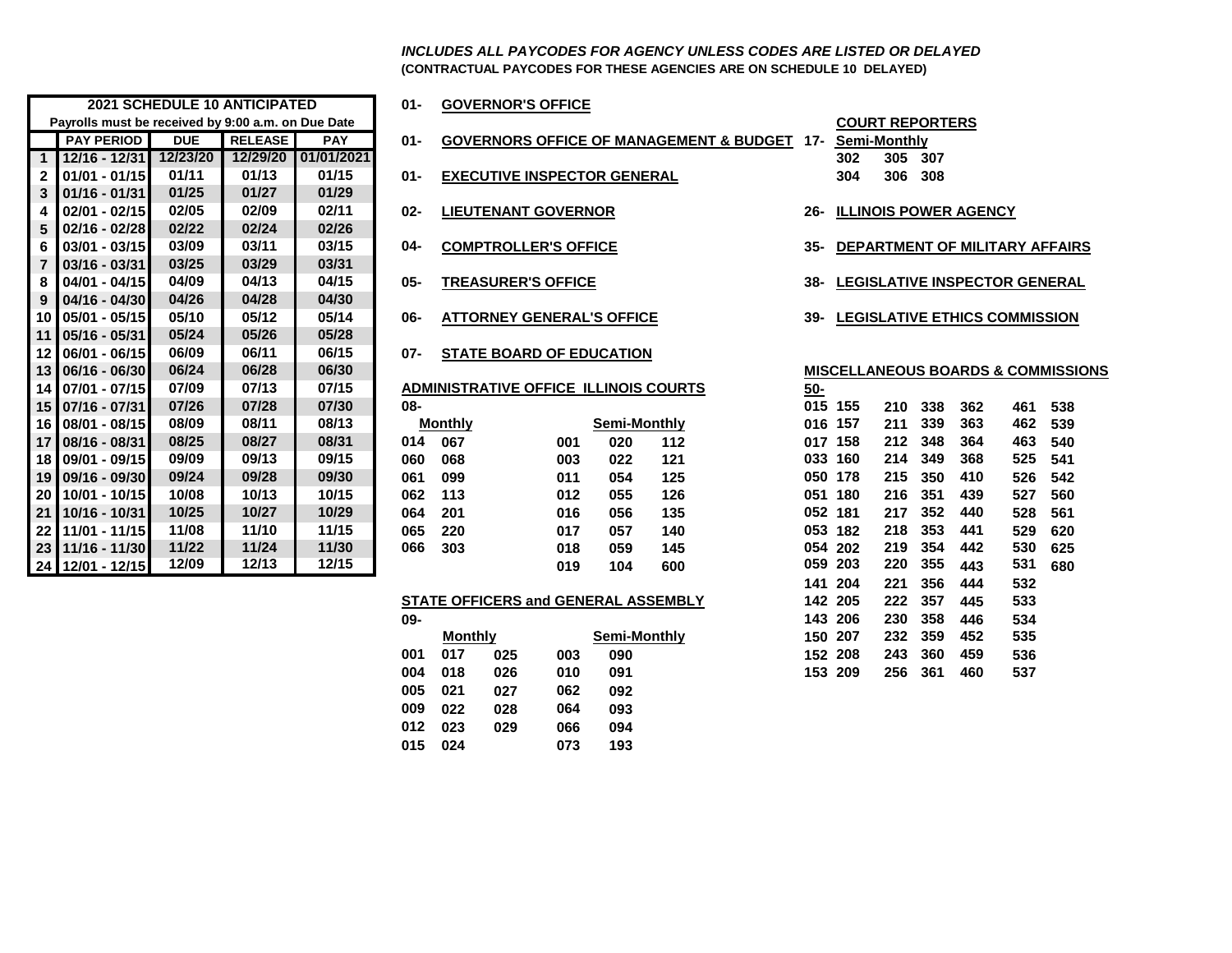|                         |                                                    |            | 2021 SCHEDULE 10 DELAYED |            | <b>LIEUTENANT GOVERNOR</b>                     |                                                    |
|-------------------------|----------------------------------------------------|------------|--------------------------|------------|------------------------------------------------|----------------------------------------------------|
|                         | Payrolls must be received by 9:00 a.m. on Due Date |            |                          |            | 02-996<br>02-997 02-998<br>02-999              |                                                    |
|                         | <b>PAY PERIOD</b>                                  | <b>DUE</b> | <b>RELEASE</b>           | <b>PAY</b> |                                                | <b>COURT REPORTERS</b>                             |
| $\mathbf{1}$            | 12/16 - 12/31                                      | 01/11      | 01/13                    | 01/15      | <b>SECRETARY OF STATE'S OFFICE</b>             | (SAME PAY DATE, MONTH BEHIND)                      |
| $\overline{2}$          | $01/01 - 01/15$                                    | 01/25      | 01/27                    | 01/29      | (SAME PAY DATE, MONTH BEHIND)                  | 17-309 17-901                                      |
| 3                       | $01/16 - 01/31$                                    | 02/05      | 02/09                    | 02/11      | 03-742                                         |                                                    |
| $\overline{\mathbf{4}}$ | $02/01 - 02/15$                                    | 02/22      | 02/24                    | 02/26      |                                                | <b>ILLINOIS POWER AGENCY</b>                       |
| 5                       | $02/16 - 02/28$                                    | 03/09      | 03/11                    | 03/15      | <b>COMPTROLLER</b>                             | 26-002<br>26-990                                   |
| 6                       | $03/01 - 03/15$                                    | 03/25      | 03/29                    | 03/31      | 04-108<br>04-360                               |                                                    |
| 7                       | 03/16 - 03/31                                      | 04/09      | 04/13                    | 04/15      | 04-202 04-997                                  | DEPARTMENT OF JUVENILE JUSTICE                     |
| 8                       | 04/01 - 04/15                                      | 04/26      | 04/28                    | 04/30      |                                                | <b>ALL 27's</b>                                    |
| 9                       | 04/16 - 04/30                                      | 05/10      | 05/12                    | 05/14      | <b>TREASURER'S OFFICE</b>                      |                                                    |
|                         | 10 05/01 - 05/15                                   | 05/24      | 05/26                    | 05/28      | 05-994<br>05-996<br>05-992<br>05-998           | <b>DEPARTMENT OF CORRECTIONS</b>                   |
| 11                      | $105/16 - 05/31$                                   | 06/09      | 06/11                    | 06/15      | 05-995<br>05-993<br>05-997<br>05-999           | <b>ALL 29's</b>                                    |
|                         | 12 06/01 - 06/15                                   | 06/24      | 06/28                    | 06/30      |                                                |                                                    |
|                         | $13$ 06/16 - 06/30                                 | 07/09      | 07/13                    | 07/15      | <b>ATTORNEY GENERAL</b>                        | DEPARTMENT OF MILITARY AFFAIRS                     |
|                         | 14 07/01 - 07/15                                   | 07/26      | 07/28                    | 07/30      | 06-995<br>06-004<br>06-998                     | 35-235<br>35-901<br>35-907<br>35-201<br>35-904     |
|                         | 15 07/16 - 07/31                                   | 08/09      | 08/11                    | 08/13      | 06-997<br>06-909                               | 35-240<br>35-902<br>35-905<br>$35 - 210$<br>35-908 |
|                         | 16 08/01 - 08/15                                   | 08/25      | 08/27                    | 08/31      |                                                | 35-900<br>35-906<br>35-220<br>35-903               |
|                         | 17 08/16 - 08/31                                   | 09/09      | 09/13                    | 09/15      | <b>STATE BOARD OF EDUCATION</b>                |                                                    |
|                         | 18 09/01 - 09/15                                   | 09/24      | 09/28                    | 09/30      | 07-955<br>07-951<br>07-953<br>07-957           | <b>LEGISLATIVE INSPECTOR GENERAL</b>               |
|                         | 19 09/16 - 09/30                                   | 10/08      | 10/13                    | 10/15      | 07-952<br>07-954<br>07-956<br>07-958<br>07-959 | 38-900                                             |
|                         | 20 10/01 - 10/15                                   | 10/25      | 10/27                    | 10/29      |                                                |                                                    |
| 21                      | 10/16 - 10/31                                      | 11/08      | 11/10                    | 11/15      | ADMINISTRATIVE OFFICE OF IL COURTS             | <b>LEGISLATIVE ETHICS COMMISSION</b>               |
| 22                      | 11/01 - 11/15                                      | 11/22      | 11/24                    | 11/30      | Semi-Mthly<br><b>Monthly</b>                   | 39-900                                             |
|                         | 23 11/16 - 11/30                                   | 12/09      | 12/13                    | 12/15      | 08-994<br>08-995<br>08-996<br>08-997<br>08-993 |                                                    |
|                         | 24 12/01 - 12/15                                   | 12/22      | 12/28                    | 12/30      |                                                | <b>MISCELLANEOUS BOARDS &amp; COMMISSION</b>       |

### **GOVERNOR'S OFFICE**

| 01-902 01-907 01-908 01-909 |  |
|-----------------------------|--|
| 01-910 01-912 01-913 01-998 |  |

#### **GOV. OFFICE OF MANAGEMENT & BUDGET 831 920 966**

**01-800 01-801 01-802 01-804 01-805 01-806 01-807 01-808**

#### **01-850 EXECUTIVE INSPECTOR GENERAL**

# **SECRETARY OF STATE'S OFFICE**

#### **TREASURER'S OFFICE**

### **ATTORNEY GENERAL**

## **STATE BOARD OF EDUCATION**

# **COURT OF CLAIMS**

|                      | <b>OFFICE OF THE SENATE - Semi-Mthly</b> | 253 | 905 | 937 |
|----------------------|------------------------------------------|-----|-----|-----|
| 09-919 09-921 09-923 |                                          | 825 | 918 | 947 |
| 09-920 09-922 09-928 |                                          | 830 | 919 | 965 |

### **09-925 09-926 09-927 HOUSE OF REPRESENTATIVES- Semi-Mthly**

## **Monthly 09-008 STATE OFFICERS & GENERAL ASSEMBLY (SAME PAY DATE, MONTH BEHIND)**

# **4 02/01 - 02/15 02/22 02/24 02/26 ILLINOIS POWER AGENCY**

#### **13 06/16 - 06/30 07/09 07/13 07/15 DEPARTMENT OF MILITARY AFFAIRS**

| 35-201 35-235 35-901 35-904 35-907 |  |  |
|------------------------------------|--|--|
| 35-210 35-240 35-902 35-905 35-908 |  |  |
| 35-220 35-900 35-903 35-906        |  |  |

# **18 09/01 - 09/15 09/24 09/28 09/30 07-951 07-953 07-955 07-957 LEGISLATIVE INSPECTOR GENERAL**

### **24 12/01 - 12/15 12/22 12/28 12/30 MISCELLANEOUS BOARDS & COMMISSIONS**

| <b>COURT OF CLAIMS</b>                      | <u>50-</u> |     |     |     |
|---------------------------------------------|------------|-----|-----|-----|
| 08-998                                      | 154        | 833 | 922 | 981 |
|                                             | 231        | 870 | 923 | 982 |
| <b>OFFICE OF THE SENATE - Semi-Mthlv</b>    | 253        | 905 | 937 |     |
| 09-919<br>09-921<br>09-923                  | 825        | 918 | 947 |     |
| 09-920<br>09-922<br>09-928                  | 830        | 919 | 965 |     |
|                                             | 831        | 920 | 966 |     |
| <b>HOUSE OF REPRESENTATIVES- Semi-Mthly</b> | 832        | 921 | 980 |     |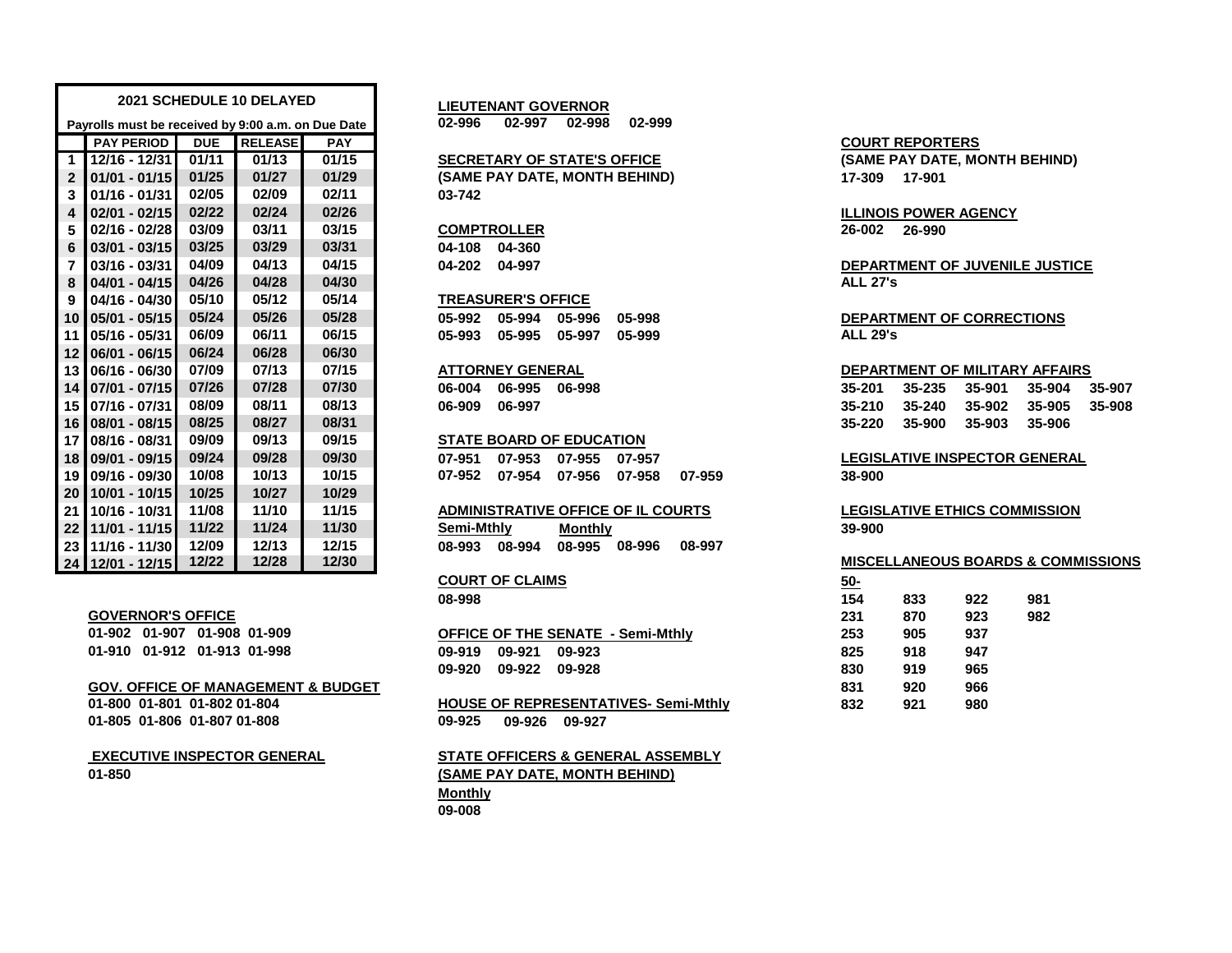|                | 2021 HOME SERVICES - REGULAR                                    |       |                                                    |       |  |  |  |  |  |
|----------------|-----------------------------------------------------------------|-------|----------------------------------------------------|-------|--|--|--|--|--|
|                | 10-999                                                          |       |                                                    |       |  |  |  |  |  |
|                |                                                                 |       | Payrolls must be received by 9:00 a.m. on Due Date |       |  |  |  |  |  |
|                | <b>PAY PERIOD</b><br><b>RELEASE</b><br><b>DUE</b><br><b>PAY</b> |       |                                                    |       |  |  |  |  |  |
| 1              | 12/01 - 12/15                                                   | 01/07 | 01/11                                              | 01/13 |  |  |  |  |  |
| 2              | 12/16 - 12-31                                                   | 01/22 | 01/26                                              | 01/28 |  |  |  |  |  |
| 3              | $01/01 - 01/15$                                                 | 02/05 | 02/09                                              | 02/11 |  |  |  |  |  |
| 4              | 01/16 - 01/31                                                   | 02/22 | 02/24                                              | 02/26 |  |  |  |  |  |
| 5              | $02/01 - 02/15$                                                 | 03/08 | 03/10                                              | 03/12 |  |  |  |  |  |
| 6              | 02/16 - 02/28                                                   | 03/22 | 03/24                                              | 03/26 |  |  |  |  |  |
| $\overline{7}$ | $03/01 - 03/15$                                                 | 04/07 | 04/09                                              | 04/13 |  |  |  |  |  |
| 8              | 03/16 - 03/31                                                   | 04/22 | 04/26                                              | 04/28 |  |  |  |  |  |
| 9              | $04/01 - 04/15$                                                 | 05/07 | 05/11                                              | 05/13 |  |  |  |  |  |
| 10             | 04/16 - 04/30                                                   | 05/24 | 05/26                                              | 05/28 |  |  |  |  |  |
| 11             | $05/01 - 05/15$                                                 | 06/07 | 06/09                                              | 06/11 |  |  |  |  |  |
| 12             | 05/16 - 05/31                                                   | 06/22 | 06/24                                              | 06/28 |  |  |  |  |  |
| 13             | $06/01 - 06/15$                                                 | 07/07 | 07/09                                              | 07/13 |  |  |  |  |  |
| 14             | 06/16 - 06/30                                                   | 07/22 | 07/26                                              | 07/28 |  |  |  |  |  |
| 15             | $07/01 - 07/15$                                                 | 08/09 | 08/11                                              | 08/13 |  |  |  |  |  |
| 16             | 07/16 - 07/31                                                   | 08/23 | 08/25                                              | 08/27 |  |  |  |  |  |
| 17             | 08/01 - 08/15                                                   | 09/07 | 09/09                                              | 09/13 |  |  |  |  |  |
| 18             | 08/16 - 08/31                                                   | 09/22 | 09/24                                              | 09/28 |  |  |  |  |  |
| 19             | 09/01 - 09/15                                                   | 10/06 | 10/08                                              | 10/13 |  |  |  |  |  |
| 20             | 09/16 - 09/30                                                   | 10/22 | 10/26                                              | 10/28 |  |  |  |  |  |
| 21             | 10/01 - 10/15                                                   | 11/05 | 11/09                                              | 11/12 |  |  |  |  |  |
| 22             | 10/16 - 10/31                                                   | 11/18 | 11/22                                              | 11/24 |  |  |  |  |  |
| 23             | 11/01 - 11/15                                                   | 12/07 | 12/09                                              | 12/13 |  |  |  |  |  |
| 24             | 11/16 - 11/30                                                   | 12/16 | 12/20                                              | 12/22 |  |  |  |  |  |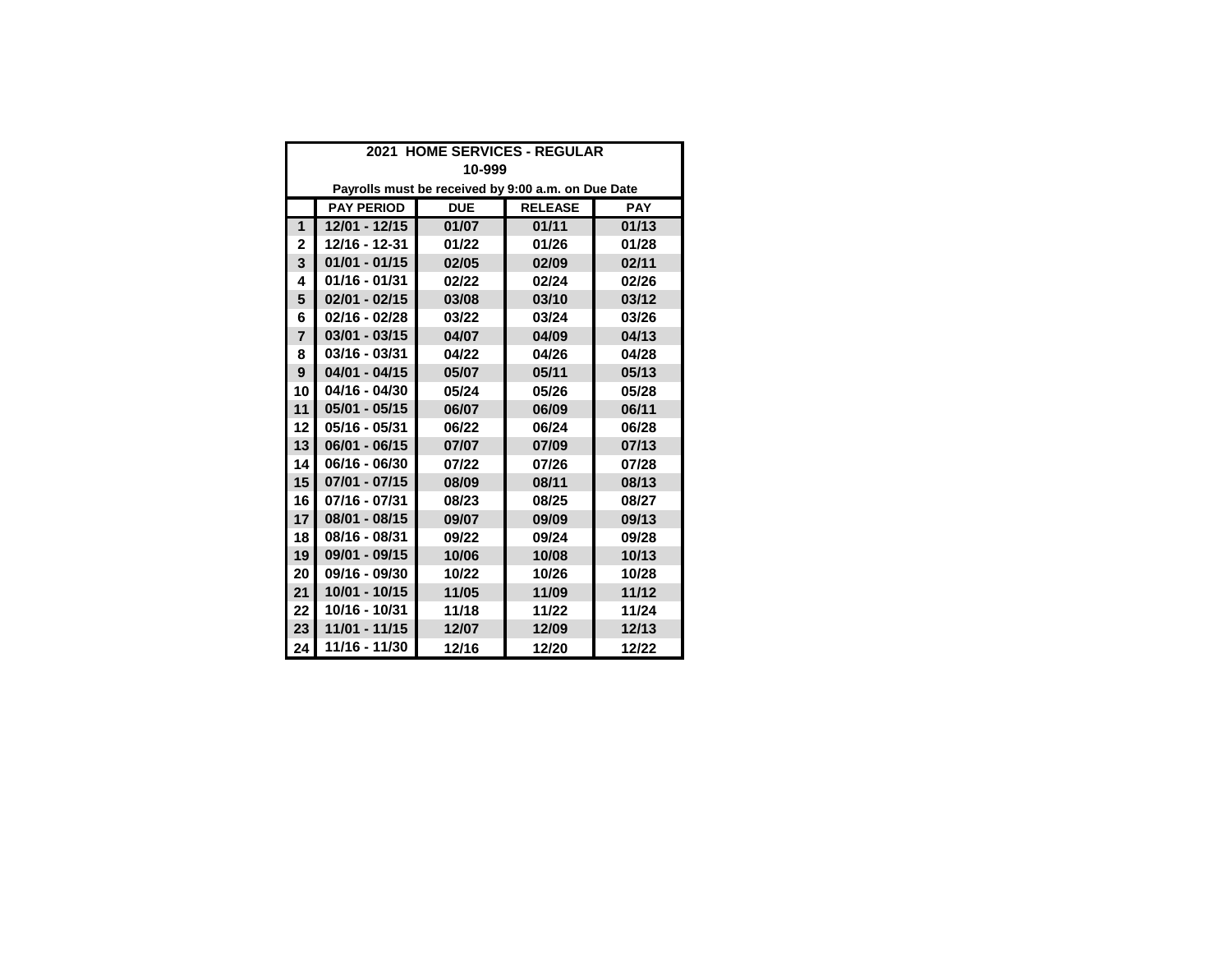| <b>2021 - STATE TOLL HIGHWAY AUTHORITY</b>         |                   |            |                | <b>2021 - STATE TOLL HIGHWAY AUTHORITY</b> |                |                                                    |            |                |            |  |
|----------------------------------------------------|-------------------|------------|----------------|--------------------------------------------|----------------|----------------------------------------------------|------------|----------------|------------|--|
| 50-240<br>50-242 50-246                            |                   |            |                |                                            |                | 50-241                                             |            |                |            |  |
| Payrolls must be received by 9:00 a.m. on Due Date |                   |            |                |                                            |                | Payrolls must be received by 9:00 a.m. on Due Date |            |                |            |  |
|                                                    | <b>PAY PERIOD</b> | <b>DUE</b> | <b>RELEASE</b> | <b>PAY</b>                                 |                | <b>PAY PERIOD</b>                                  | <b>DUE</b> | <b>RELEASE</b> | <b>PAY</b> |  |
| $\mathbf{1}$                                       | 12/14/20-12/27/20 | 01/04      | 01/06          | 01/08                                      | $\mathbf{1}$   | 12/13/20-12/26/20                                  | 01/04      | 01/06          | 01/08      |  |
| $\mathbf{2}$                                       | 12/28/20-01/10/21 | 01/15      | 01/20          | 01/22                                      | $\mathbf 2$    | 12/27/20-01/09/21                                  | 01/15      | 01/20          | 01/22      |  |
| 3                                                  | $01/11 - 01/24$   | 02/01      | 02/03          | 02/05                                      | 3              | $01/10 - 01/23$                                    | 02/01      | 02/03          | 02/05      |  |
| 4                                                  | $01/25 - 02/07$   | 02/11      | 02/17          | 02/19                                      | 4              | $01/24 - 02/06$                                    | 02/11      | 02/17          | 02/19      |  |
| 5                                                  | $02/08 - 02/21$   | 03/01      | 03/03          | 03/05                                      | 5              | 02/07 - 02/20                                      | 03/01      | 03/03          | 03/05      |  |
| 6                                                  | 02/22 - 03/07     | 03/15      | 03/17          | 03/19                                      | 6              | 02/21 - 03/06                                      | 03/15      | 03/17          | 03/19      |  |
| 7                                                  | $03/08 - 03/21$   | 03/29      | 03/31          | 04/02                                      | $\overline{7}$ | 03/07 - 03/20                                      | 03/29      | 03/31          | 04/02      |  |
| 8                                                  | 03/22 - 04/04     | 04/12      | 04/14          | 04/16                                      | 8              | $03/21 - 04/03$                                    | 04/12      | 04/14          | 04/16      |  |
| 9                                                  | $04/05 - 04/18$   | 04/26      | 04/28          | 04/30                                      | 9              | 04/04 - 04/17                                      | 04/26      | 04/28          | 04/30      |  |
| 10                                                 | 04/19 - 05/02     | 05/10      | 05/12          | 05/14                                      | 10             | $04/18 - 05/01$                                    | 05/10      | 05/12          | 05/14      |  |
| 11                                                 | $05/03 - 05/16$   | 05/24      | 05/26          | 05/28                                      | 11             | 05/02 - 05/15                                      | 05/24      | 05/26          | 05/28      |  |
| 12                                                 | 05/17 - 05/30     | 06/07      | 06/09          | 06/11                                      | 12             | $05/16 - 05/29$                                    | 06/07      | 06/09          | 06/11      |  |
| 13                                                 | $05/31 - 06/13$   | 06/21      | 06/23          | 06/25                                      | 13             | 05/30 - 06/12                                      | 06/21      | 06/23          | 06/25      |  |
| 14                                                 | 06/14 - 06/27     | 07/02      | 07/07          | 07/09                                      | 14             | 06/13 - 06/26                                      | 07/02      | 07/07          | 07/09      |  |
| 15                                                 | 06/28 - 07/11     | 07/19      | 07/21          | 07/23                                      | 15             | 06/27 - 07/10                                      | 07/19      | 07/21          | 07/23      |  |
| 16                                                 | 07/12 - 07/25     | 08/02      | 08/04          | 08/06                                      | 16             | 07/11 - 07/24                                      | 08/02      | 08/04          | 08/06      |  |
| 17                                                 | 07/26 - 08/08     | 08/16      | 08/18          | 08/20                                      | 17             | 07/25 - 08/07                                      | 08/16      | 08/18          | 08/20      |  |
| 18                                                 | 08/09 - 08/22     | 08/30      | 09/01          | 09/03                                      | 18             | 08/08 - 08/21                                      | 08/30      | 09/01          | 09/03      |  |
| 19                                                 | 08/23 - 09/05     | 09/13      | 09/15          | 09/17                                      | 19             | 08/22 - 09/04                                      | 09/13      | 09/15          | 09/17      |  |
| 20                                                 | 09/06 - 09/19     | 09/27      | 09/29          | 10/01                                      | 20             | 09/05 - 09/18                                      | 09/27      | 09/29          | 10/01      |  |
| 21                                                 | 09/20 - 10/03     | 10/08      | 10/13          | 10/15                                      | 21             | 09/19 - 10/02                                      | 10/08      | 10/13          | 10/15      |  |
| 22                                                 | 10/04 - 10/17     | 10/25      | 10/27          | 10/29                                      | 22             | 10/03 - 10/16                                      | 10/25      | 10/27          | 10/29      |  |
| 23                                                 | 10/18 - 10/31     | 11/05      | 11/09          | 11/12                                      | 23             | 10/17 - 10/30                                      | 11/05      | 11/09          | 11/12      |  |
| 24                                                 | $11/01 - 11/14$   | 11/18      | 11/22          | 11/24                                      | 24             | 10/31 - 11/13                                      | 11/18      | 11/22          | 11/24      |  |
| 25                                                 | 11/15 - 11/28     | 12/06      | 12/08          | 12/10                                      | 25             | 11/14 - 11/27                                      | 12/06      | 12/08          | 12/10      |  |
| 26                                                 | 11/29 - 12/12     | 12/16      | 12/20          | 12/22                                      | 26             | 11/28 - 12/11                                      | 12/16      | 12/20          | 12/22      |  |

| <b>021 - STATE TOLL HIGHWAY AUTHORITY</b>       |            |                |            | <b>2021 - STATE TOLL HIGHWAY AUTHORITY</b><br>50-241<br>Payrolls must be received by 9:00 a.m. on Due Date<br><b>PAY PERIOD</b><br><b>DUE</b><br><b>RELEASE</b><br><b>PAY</b> |                   |       |       |       |  |
|-------------------------------------------------|------------|----------------|------------|-------------------------------------------------------------------------------------------------------------------------------------------------------------------------------|-------------------|-------|-------|-------|--|
| 50-240 50-242 50-246                            |            |                |            |                                                                                                                                                                               |                   |       |       |       |  |
| rolls must be received by 9:00 a.m. on Due Date |            |                |            |                                                                                                                                                                               |                   |       |       |       |  |
| <b>PAY PERIOD</b>                               | <b>DUE</b> | <b>RELEASE</b> | <b>PAY</b> |                                                                                                                                                                               |                   |       |       |       |  |
| 14/20-12/27/20                                  | 01/04      | 01/06          | 01/08      | 1                                                                                                                                                                             | 12/13/20-12/26/20 | 01/04 | 01/06 | 01/08 |  |
| 28/20-01/10/21                                  | 01/15      | 01/20          | 01/22      | $\overline{2}$                                                                                                                                                                | 12/27/20-01/09/21 | 01/15 | 01/20 | 01/22 |  |
| 01/11 - 01/24                                   | 02/01      | 02/03          | 02/05      | 3                                                                                                                                                                             | $01/10 - 01/23$   | 02/01 | 02/03 | 02/05 |  |
| 01/25 - 02/07                                   | 02/11      | 02/17          | 02/19      | 4                                                                                                                                                                             | $01/24 - 02/06$   | 02/11 | 02/17 | 02/19 |  |
| 02/08 - 02/21                                   | 03/01      | 03/03          | 03/05      | 5                                                                                                                                                                             | 02/07 - 02/20     | 03/01 | 03/03 | 03/05 |  |
| 02/22 - 03/07                                   | 03/15      | 03/17          | 03/19      | 6                                                                                                                                                                             | $02/21 - 03/06$   | 03/15 | 03/17 | 03/19 |  |
| 03/08 - 03/21                                   | 03/29      | 03/31          | 04/02      | 7                                                                                                                                                                             | 03/07 - 03/20     | 03/29 | 03/31 | 04/02 |  |
| 03/22 - 04/04                                   | 04/12      | 04/14          | 04/16      | 8                                                                                                                                                                             | $03/21 - 04/03$   | 04/12 | 04/14 | 04/16 |  |
| 04/05 - 04/18                                   | 04/26      | 04/28          | 04/30      | 9                                                                                                                                                                             | 04/04 - 04/17     | 04/26 | 04/28 | 04/30 |  |
| 04/19 - 05/02                                   | 05/10      | 05/12          | 05/14      | 10                                                                                                                                                                            | $04/18 - 05/01$   | 05/10 | 05/12 | 05/14 |  |
| 05/03 - 05/16                                   | 05/24      | 05/26          | 05/28      | 11                                                                                                                                                                            | $05/02 - 05/15$   | 05/24 | 05/26 | 05/28 |  |
| 05/17 - 05/30                                   | 06/07      | 06/09          | 06/11      | 12 <sup>2</sup>                                                                                                                                                               | $05/16 - 05/29$   | 06/07 | 06/09 | 06/11 |  |
| 05/31 - 06/13                                   | 06/21      | 06/23          | 06/25      | 13                                                                                                                                                                            | 05/30 - 06/12     | 06/21 | 06/23 | 06/25 |  |
| 06/14 - 06/27                                   | 07/02      | 07/07          | 07/09      | 14                                                                                                                                                                            | 06/13 - 06/26     | 07/02 | 07/07 | 07/09 |  |
| 06/28 - 07/11                                   | 07/19      | 07/21          | 07/23      | 15                                                                                                                                                                            | 06/27 - 07/10     | 07/19 | 07/21 | 07/23 |  |
| 07/12 - 07/25                                   | 08/02      | 08/04          | 08/06      | 16                                                                                                                                                                            | $07/11 - 07/24$   | 08/02 | 08/04 | 08/06 |  |
| 07/26 - 08/08                                   | 08/16      | 08/18          | 08/20      | 17                                                                                                                                                                            | 07/25 - 08/07     | 08/16 | 08/18 | 08/20 |  |
| 08/09 - 08/22                                   | 08/30      | 09/01          | 09/03      | 18                                                                                                                                                                            | 08/08 - 08/21     | 08/30 | 09/01 | 09/03 |  |
| 08/23 - 09/05                                   | 09/13      | 09/15          | 09/17      | 19                                                                                                                                                                            | 08/22 - 09/04     | 09/13 | 09/15 | 09/17 |  |
| 09/06 - 09/19                                   | 09/27      | 09/29          | 10/01      | 20                                                                                                                                                                            | 09/05 - 09/18     | 09/27 | 09/29 | 10/01 |  |
| 09/20 - 10/03                                   | 10/08      | 10/13          | 10/15      | 21                                                                                                                                                                            | 09/19 - 10/02     | 10/08 | 10/13 | 10/15 |  |
| 10/04 - 10/17                                   | 10/25      | 10/27          | 10/29      | 22                                                                                                                                                                            | 10/03 - 10/16     | 10/25 | 10/27 | 10/29 |  |
| 10/18 - 10/31                                   | 11/05      | 11/09          | 11/12      | 23                                                                                                                                                                            | 10/17 - 10/30     | 11/05 | 11/09 | 11/12 |  |
| 11/01 - 11/14                                   | 11/18      | 11/22          | 11/24      | 24                                                                                                                                                                            | 10/31 - 11/13     | 11/18 | 11/22 | 11/24 |  |
| 11/15 - 11/28                                   | 12/06      | 12/08          | 12/10      | 25                                                                                                                                                                            | 11/14 - 11/27     | 12/06 | 12/08 | 12/10 |  |
| 11/29 - 12/12                                   | 12/16      | 12/20          | 12/22      | 26                                                                                                                                                                            | 11/28 - 12/11     | 12/16 | 12/20 | 12/22 |  |